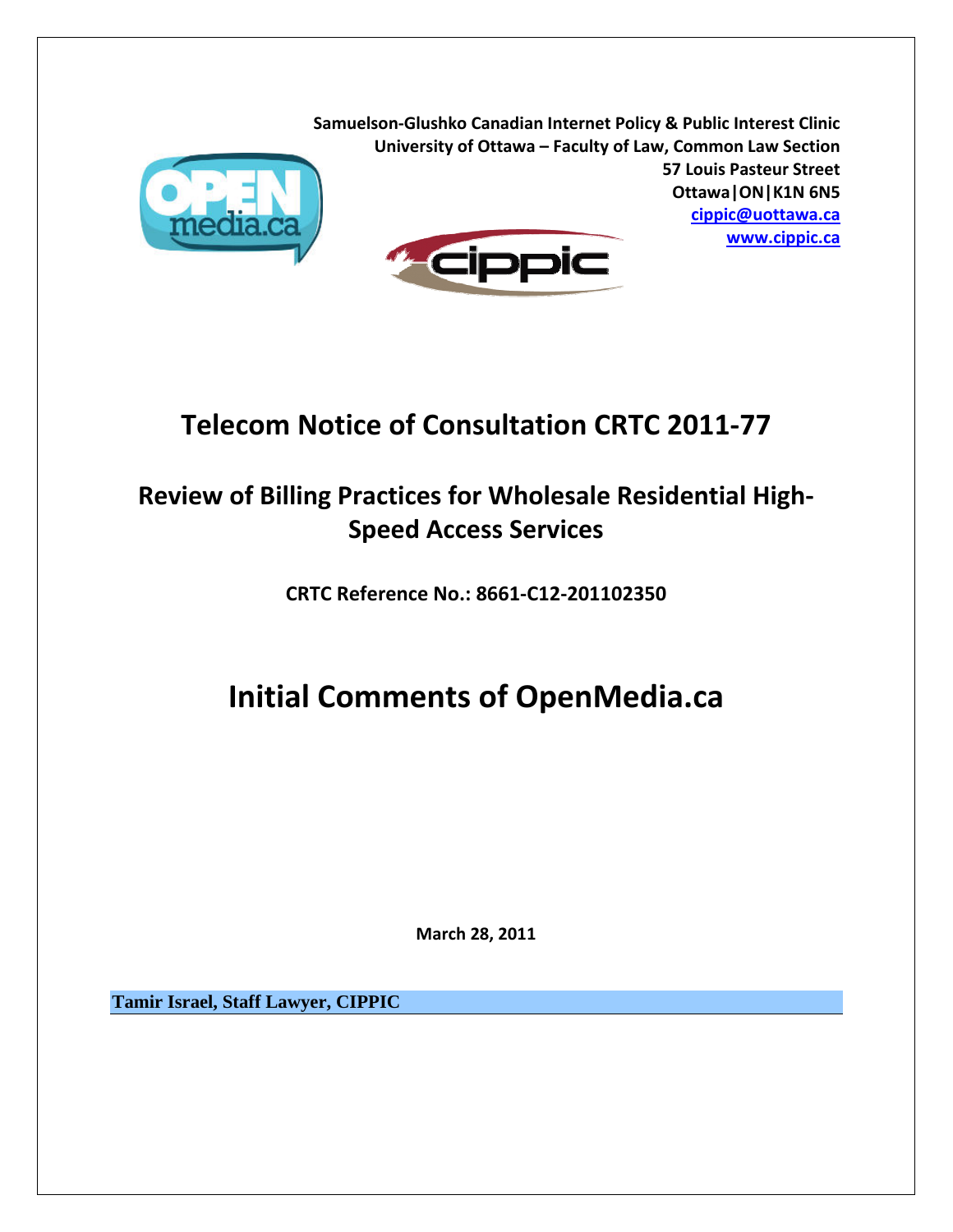| <b>INTRODUCTION</b>                                               |    |  |
|-------------------------------------------------------------------|----|--|
| <b>RUNAWAY CAPS: WELCOME DISCRIMINATION?</b><br>Ι.                |    |  |
| <b>Bit Caps and The Canadian Wireline Landscape</b><br>А.         | 5  |  |
| IP Traffic Growth Rates at Historical Low                         | 5  |  |
| <b>Investment Remains Steady, Revenues Grow</b>                   | 7  |  |
| Usage Increases While Caps Plummet                                | 7  |  |
| How Canada Compares Internationally                               | 9  |  |
| Conclusion                                                        | 10 |  |
| <b>Congestion Management, Deterrent, Or Revenue Stream?</b><br>В. | 11 |  |
| Relationship to Congestion: It's Complicated                      | 11 |  |
| Deterrent to Internet Usage                                       | 16 |  |
| <b>Revenue-Generating Mechanisms</b>                              | 19 |  |
| Conclusion                                                        | 21 |  |
| IMPOSING MONTHLY CAPS ON WHOLESALE SERVICES<br>Ш.                 | 21 |  |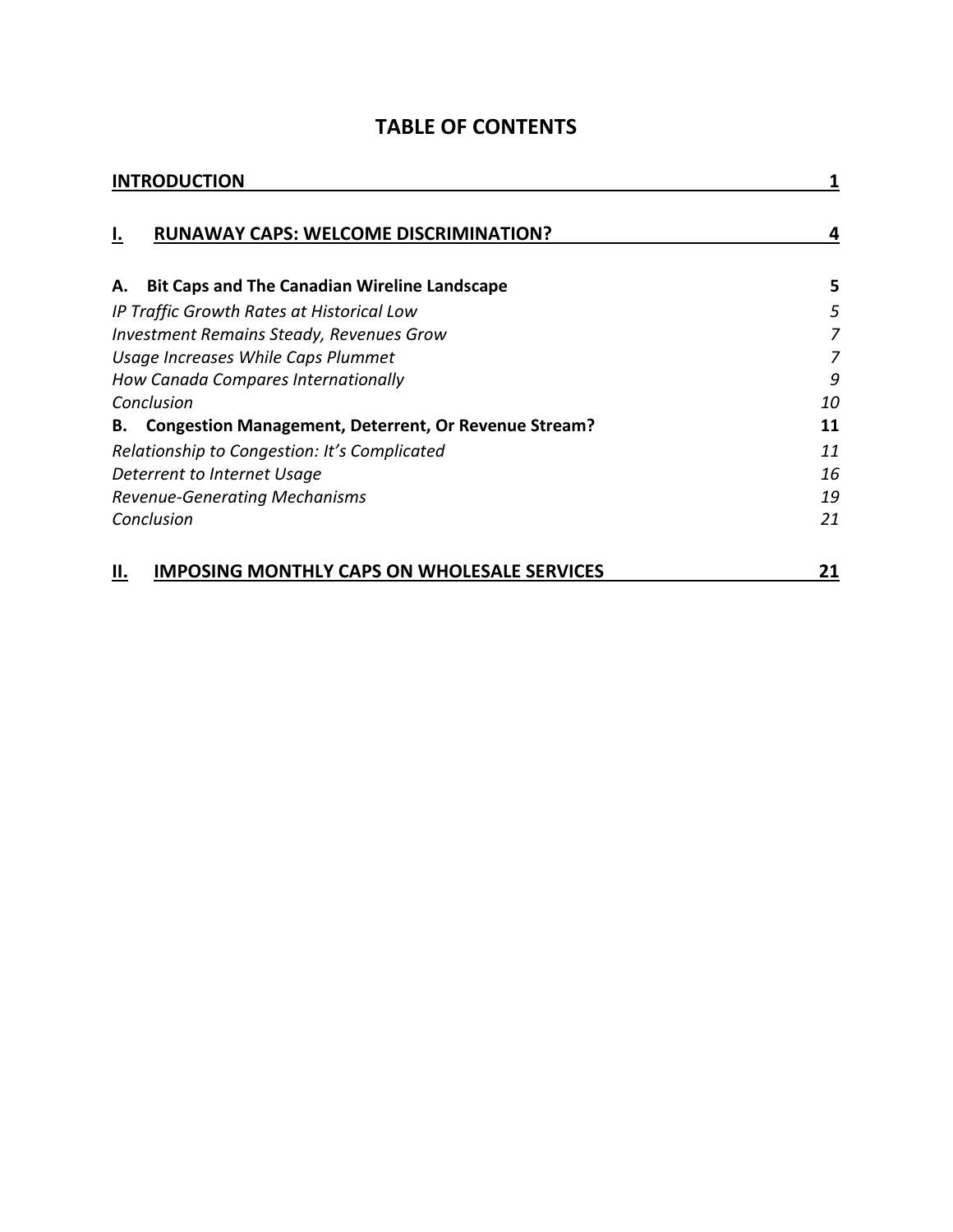# **INTRODUCTION**

 $\overline{a}$ 

- 1. The Sameulson‐Glushko Canadian Internet Policy & Public Interest Clinic (CIPPIC) on behalf of the OpenMedia Engagement Network (OpenMedia.ca) offers its initial comments with respect to Telecom Notice of Consultation CRTC 2011‐77, issued February 8, 2011.
- 2. As in Telecom Public Notice CRTC 2008‐19, this proceeding puts directly at issue the appropriate balance that the Commission must strike between "the freedom of Canadians to use the Internet for various purposes with the legitimate interests of ISPs to manage the traffic thus generated on their networks" while preserving the "rapid and uncontrolled innovation" that has characterized the development of the Internet to date.<sup>1</sup> Andrew Odlyzko characterizes this struggle as such:

The fundamental issue is the degree to which service or goods providers are allowed to discriminate among their customers. Basic economic theory tells us, and empirical evidence reaffirms, that more control allows providers to increase revenues and profits. Both theory and evidence also show that under some conditions, this is to the benefit of customers. The real question is about the appropriate balance, and this question has been debated, explicitly or implicitly, over centuries...Traditionally, law has imposed special nondiscrimination and duty to serve obligations on those employed in certain industries. The understanding was that untrammeled control for providers in such industries, in particular transportation, inn-keeping, and communication, was similar to a lack not just of property rights but of law itself. It would expose society to arbitrary actions that repressed economic activity, either by making enterprises unprofitable, or introducing prohibitive degrees of uncertainty.2

As with TPN 2008‐19, the deep and enduring public interest and concern in this issue is evident in OpenMedia.ca's online petition signed by over 475,000 Canadians

<sup>1</sup> Telecom Regulatory Policy CRTC 2009‐657, *Review of the Internet Traffic Management Practices of Internet Service Providers*, October 21, 2009, CRTC Reference No.: 8646‐C12‐200815400,  $\text{thtn:}/\text{/www.crtc.gc.ca/eng/archive/2009/2009-657.htm}$ , paras. 4, 7, and 9. See also Telecom Public Notice CRTC 2008‐19, *Review of the Internet Traffic Management Practices of Internet Service Providers*, November 20, 2008, <http://www.crtc.gc.ca/eng/archive/2008/pt2008-19.htm>.

<sup>2</sup> A. Odlyzko, "Neutrality, and Non‐Neutrality, From the Past to the Future", 2011, <http://www.dtc.umn.edu/~odlyzko/doc/neutrality.past.future.txt>.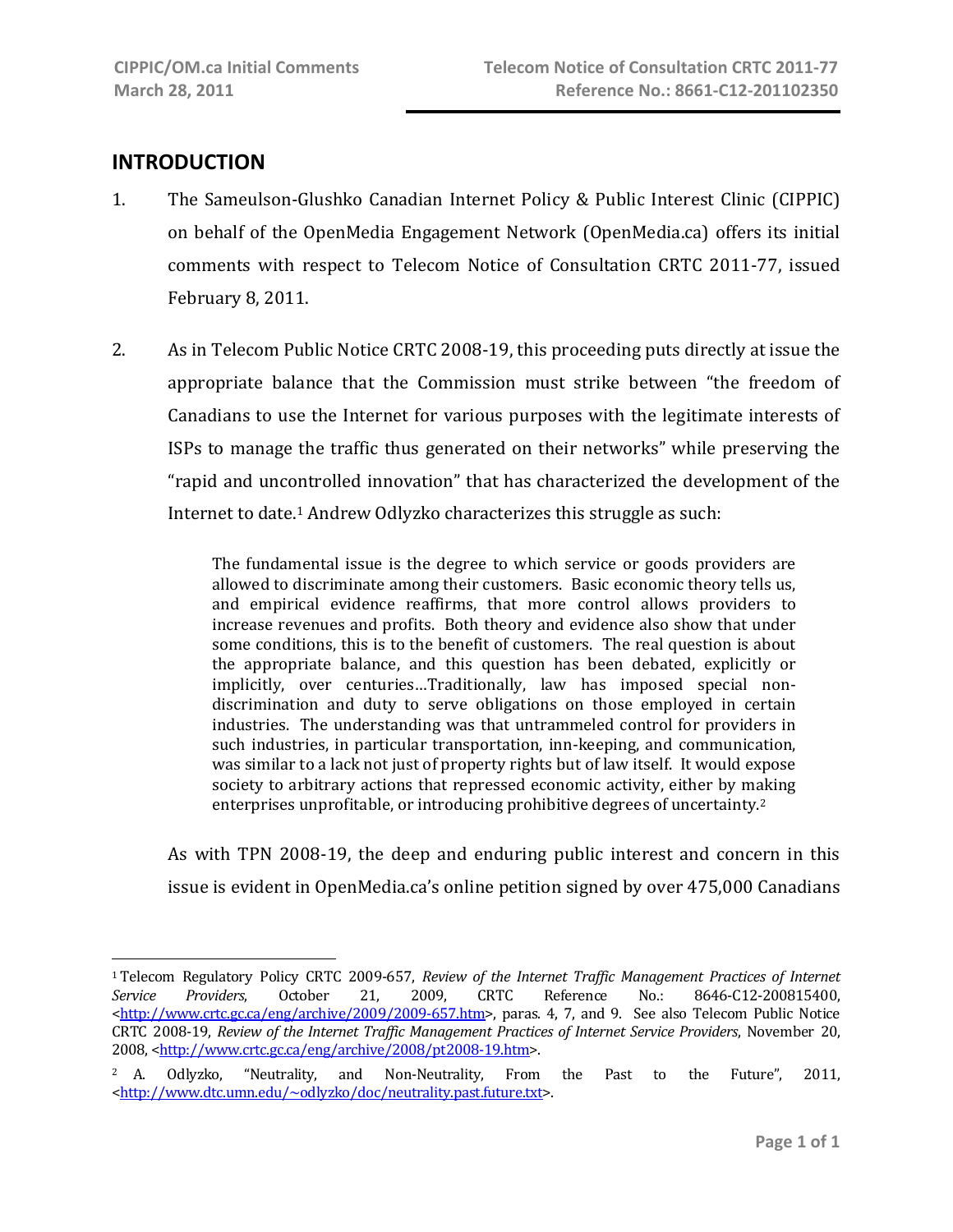1

as well as in the almost 90,000 comments from Canadians that have already been directed to the Commission with respect to this proceeding.3

- 3. TNC 2011‐77 addresses one narrow aspect of the balance equation referred to above – the operation of bandwidth thresholds or caps within the wholesale context. The Notice of Consultation along with Telecom Decisions CRTC 2010‐255, 2010‐802, and 2011‐44 demonstrate the Commission's attempts to address the issue of network congestion/provisioning costs in a fair and equitable manner and the challenges associated with doing so.
- 4. These challenges, in OpenMedia.ca's view, are driven by a misunderstanding of the technical underpinning of many of the claims put forth in the record of this manner. As noted by MTS Allstream, the UBB proceedings have been characterized by a lack of "agreement or understanding of the facts" coupled with a "proliferation of misinformation".4 , as well as by the nature of economic ITMPs, which are characterized as congestion‐management techniques but often operate as simple pricing mechanisms. While the concept of economic measures is not inherently offensive and is even compelling in some contexts, it raises distinct issues when applied to the Internet context and current incumbent practices are having a detrimental impact on innovation and user Internet experience.
- 5. In Telecom Regulatory Policy CRTC 2009‐657, the Commission recognized the need for mechanisms to prevent ISP congestion management mechanisms from operating in a manner that conflicts with the policy objectives by hurting online innovation and degrading Canadians' use of the Internet. TRP CRTC 2009‐657 was intended to ensure provisioning as the primary response to traffic growth/congestion on a network. It recognized, however, that:

<sup>3</sup> See <www.openmedia.ca/meter> and <www.openmedia.ca/crtc>, last accessed March 26, 2011.

<sup>4</sup> MTS Allstream, "Telecom Notice of Consultation CRTC 2011‐77, *Review of billing practices for wholesale residential highspeed access services*, File number: 8661‐C12‐201102350, Re: Request for Broadening of Proceeding and Change to Procedure", February 22, 2011.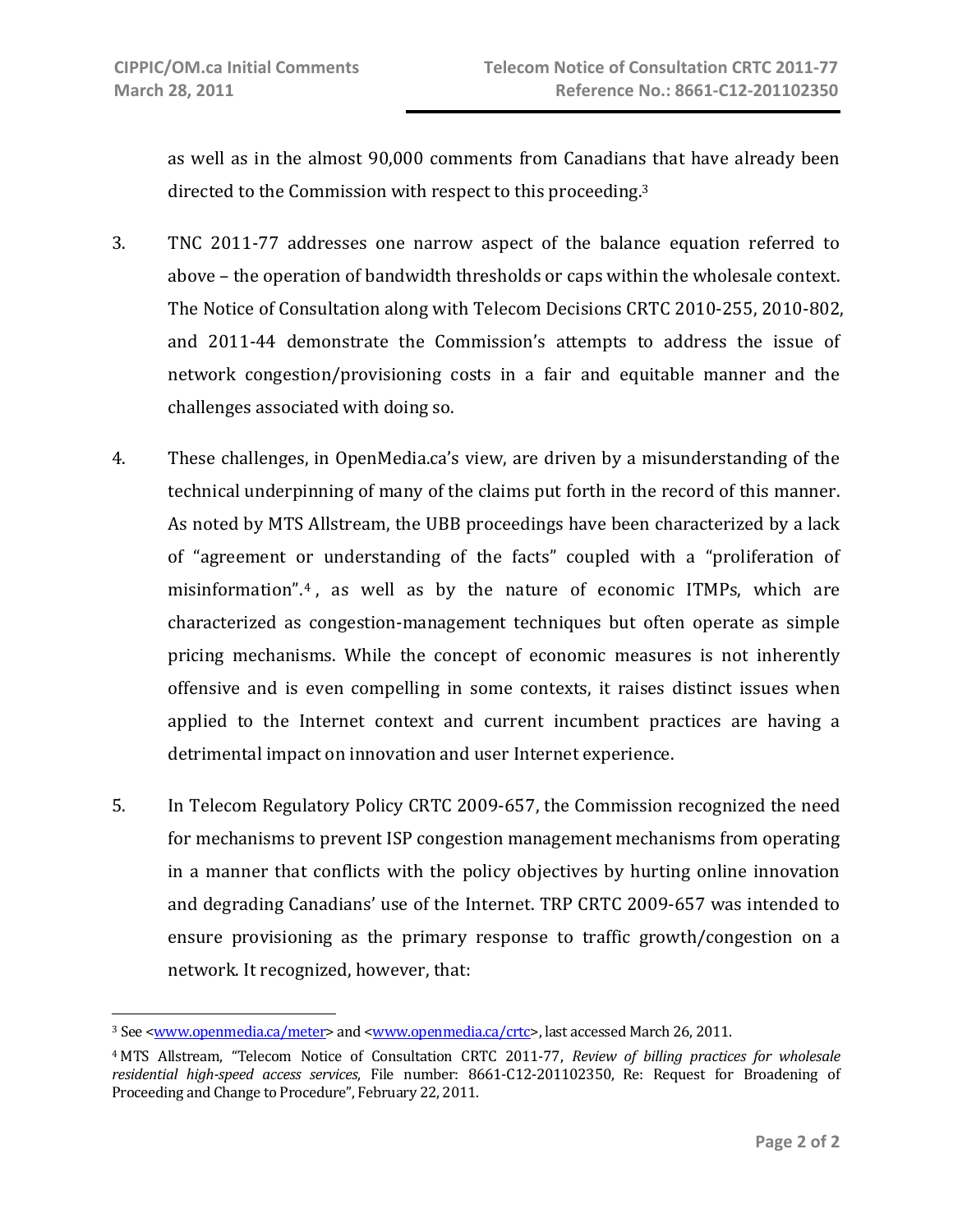investment alone does not obviate the need for certain ITMPs, which may be used to address temporary network capacity constraints and changing network conditions, as well as service innovations.5

- 6. TRP 2009‐657 required ISPs wishing to depart from investment as a means of addressing network congestion by imposing an ITMP to justify any discriminatory impact such an ITMP might have. It further held that ITMPs are less likely to be justified where they impact detrimentally on specific applications or protocols.<sup>6</sup> TRP 2009‐657 additionally noted that economic ITMPs are more likely justifiable, as they are more transparent and attempt to facilitate customer choice by tying usage to willingness to pay.<sup>7</sup>
- 7. Since the time of TPN CRTC 2008‐19, trends in incumbent use of economic ITMPs have shifted dramatically so as to warrant examination of their efficacy and role as a congestion‐management technique in more detail. Any ITMP, whether economic or technical, should only be used in exceptional circumstances – situations where normal network investment cannot address congestion. It is important, then, to examine the economic ITMP ecosystem as it is currently operating in Canada, in general, before turning to the question of how to address that situation.
- 8. While this proceeding is limited in focus to examining economic ITMPs within the context of wholesale alone, it is first necessary to examine the desirability of a national Internet landscape that is saturated with monthly caps. 8 In OpenMedia.ca's

 $\overline{a}$ 5 TRP CRTC 2009‐657, *supra* note 1, paras. 35‐36. CIPPIC notes, however, that 'service innovations' have little to do with congestion management and, regardless, must be the subject of competition and differentiation.

<sup>6</sup> TRP CRTC 2009‐657, *supra* note 1, para. 40.

<sup>7</sup> TRP CRTC 2009‐657, *supra* note 1, para. 40.

<sup>8</sup> The Commission noted in its "Letter to Interested Parties, Re: *Review of billing practicesfor wholesale residential highspeed access services,* Telecom Notice of Consultation CRTC 2011‐77, 8 February 2011 – Requests to modify the scope and terms of the proceeding,", March 11, 2011, <http://www.crtc.gc.ca/eng/archive/2011/lt110311.htm>:

The Commission considers that the two principles stated above and in Notice 2011‐77 are intended to create a fair wholesale regime that (1) protects the interests of consumers and Small ISPs, and (2) does not create an unintended advantage for any particular service provider or user. In addition, the principles stated above do not prejudge in any way the outcome of this proceeding. In reviewing the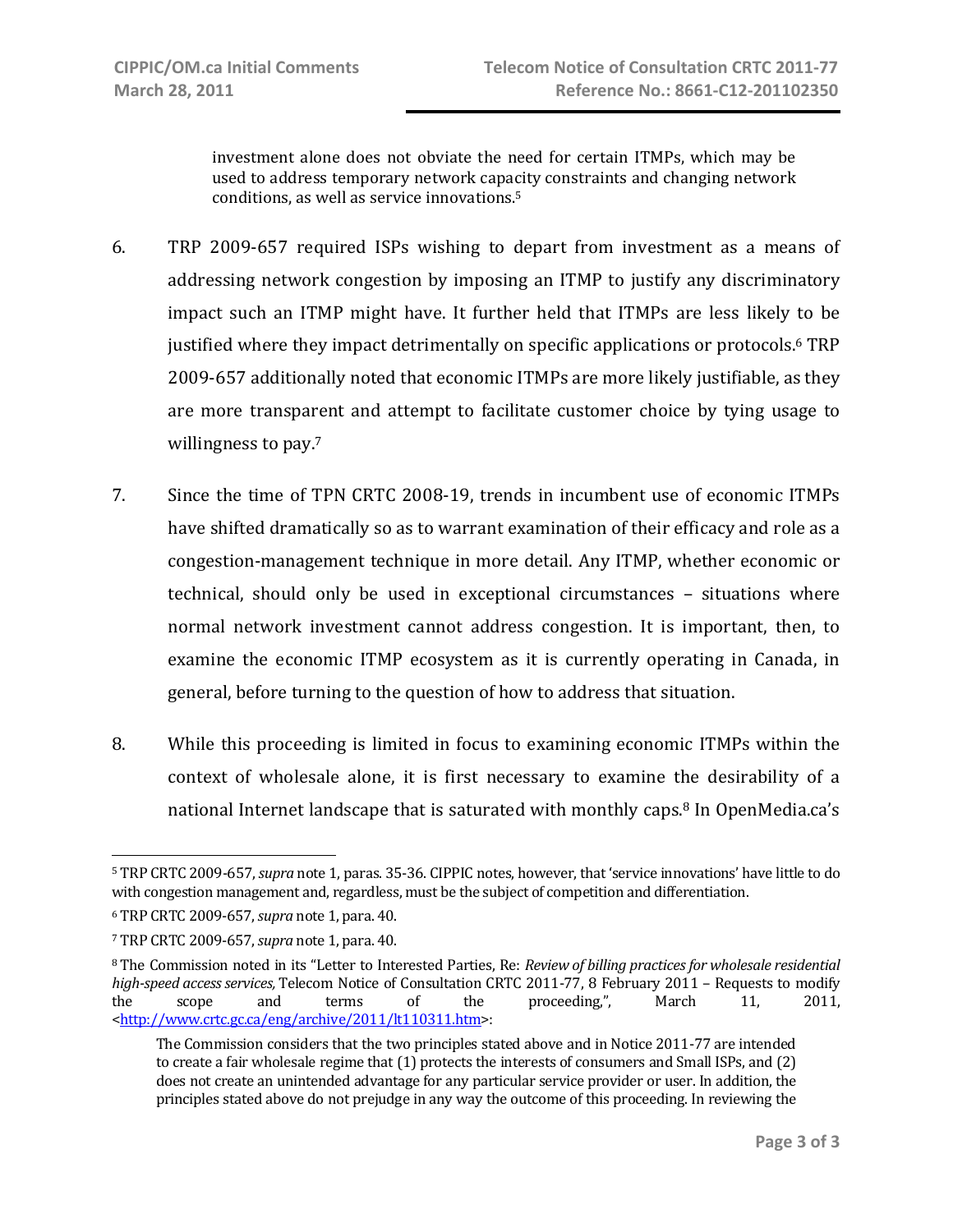view, this first step is vital, in that the benefit of preserving the ability of smaller ISPs to compete on economic ITMPs can only be fully assessed in light of this objective and by this metric. OpenMedia.ca concludes that a national landscape devoid of unlimited Internet usage options is neither optimally efficient, nor desirable. As such, the Commission should use any regulatory tool at its disposal, including the tariffs at issue in this proceeding, to reduce the currently unchecked ability of incumbents to set monthly caps at will. However, OpenMedia.ca cautions that, given the miniscule market share currently captured by wholesale providers, such measures are necessary but not likely to be sufficient.

# **I. RUNAWAY CAPS: WELCOME DISCRIMINATION?**

9. Economic ITMPs as currently deployed in the Canadian marketplace are problematic and aim to become more so if left unchecked. Such ITMPs, while billed as 'congestion‐management', are not narrowly tailored to address unmanageable congestion and instead are operating so as to deter legitimate Internet use and impose costs on Internet users in a manner that is both unfair and undesirable. This is demonstrated most clearly by examining the relationship between traffic growth, congestion, and monthly caps on a macro level.

billing practices for mandated wholesale residential high-speed access services in this proceeding, the Commission is inviting comments on proposals for billing practices that implement these two principles, and is not limited to examining only usage‐based billing (UBB).

For example, the scope of the proceeding does not preclude proposals for billing practices that incorporate usage‐based charges aggregated on a per‐ISP basis or that are driven by peak period traffic, as indicated by some parties in their comments. The scope of the proceeding also does not preclude comments on the effectiveness of any billing practice as an Internet traffic management practice.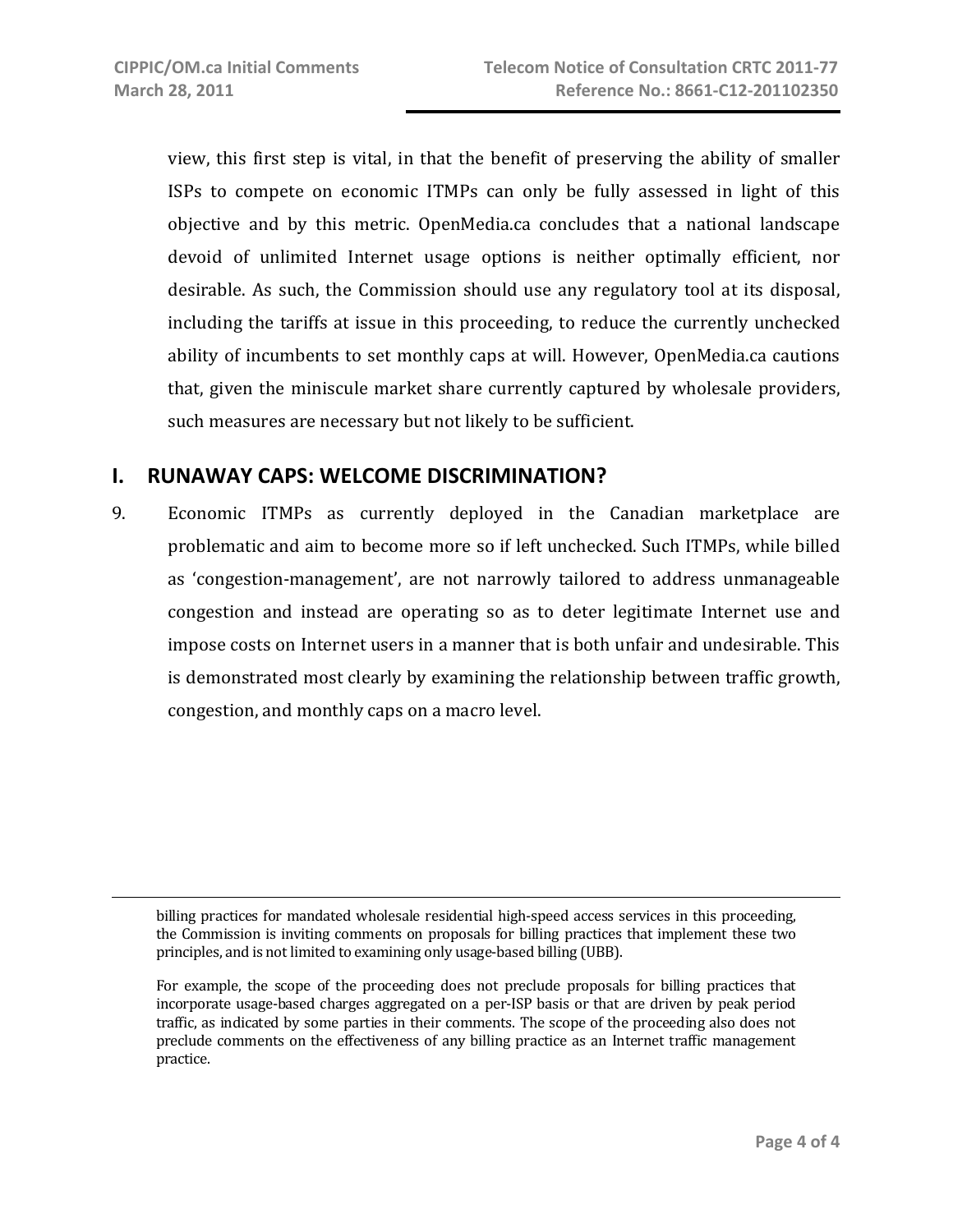#### **A. BIT CAPS AND THE CANADIAN WIRELINE LANDSCAPE**

#### *IP Traffic Growth Rates at Historical Low*

10. Many point to the proliferation of high bandwidth applications as indicative of an era of phenomenal wireline traffic growth and subsequently as justification for ITMPs.9 In justifying the "need for a new price structure" in its GAS tariff, Bell noted that the status quo flat-rate pricing structures "were not designed to handle this dramatic increase in demand", citing data in its submissions to TPN 2008‐19 in support:

> For example, Cisco predicts that from 2007-2012 Internet traffic will grow six fold worldwide and even the more conservative Minnesota Internet Traffic Studies (MINTS), headed by professor Andrew Odlyzko, estimates that while Internet traffic is expected to grow by fifty percent a year, four to six times annual growth is still possible since there are potential sources that can drive this growth such as data transfer and video transmission. $10$

It is important, as a starting point, to note that while wireline traffic is growing at a steady rate, we are, in fact, currently in an era characterized by dramatically *reduced* rates of annual growth.<sup>11</sup>

11. Wireline Internet traffic in Canada experienced a steady 43% annual rate of growth over the 2005 to 2008 period.12 This is consistent with global and North American

1

<sup>9</sup> See TRP CRTC 2009‐657, *supra* note 1, para. 5: "In response to the impact of this growth on their networks, some ISPs have implemented Internet traffic management practices…"See also: Bell, "Network Management", Bell Sympatico Internet – Troubleshooting, <http://service.sympatico.ca/index.cfm?method=content.view&content\_id=12119>, (last accessed March 27, 2011):

There continues to be phenomenal growth of consumer Internet traffic throughout the world. Bell, similar to other providers here in Canada, may be required to manage its network in such a way that no customer, service or application consumes excessive bandwidth which may impede the use and enjoyment of other customers.

<sup>10</sup> Bell, "Associated with Bell Aliant Tariff Notice 242 and Bell Canada Tariff Notice 7181", March 13, 2009, Abridged, <http://www.crtc.gc.ca/public/8740/2009/b2/1043233.zip>, ["Bell, Initial Tariff Justification"], para. 9.

<sup>11</sup> Minnesota Internet Traffic Studies (MINTS), "Internet Growth Trends & Moore's Law", <http://www.dtc.umn.edu/mints/igrowth.html>, last accessed March 27, 2011.

<sup>12</sup> TRP CRTC 2009‐657, *supra* note 1, para. 5.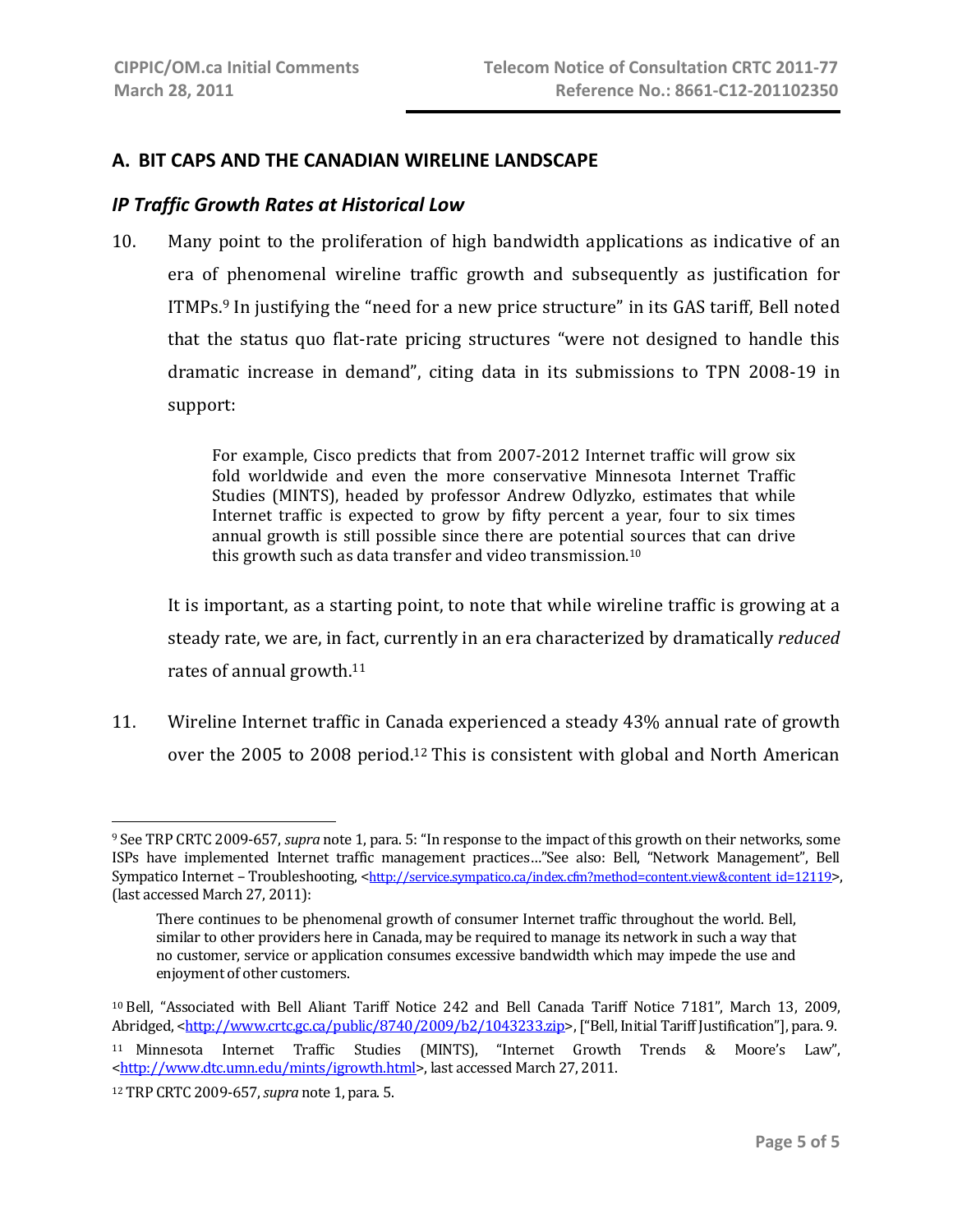figures, which set the annual rate of growth at approximately  $40-50\%$  in  $2009^{13}$ This is down from recent vears and, $14$  indeed, since the record of TPN 2008-19, CISCO's updated Visual Networking Index revises its annual growth projections, cited above as 46% CAGR for 2007‐2012,15 to a more conservative 34% CAGR from 2009‐2014.16

- 12. That wireline Internet growth is currently experiencing a downward trend is important to keep in mind, but more salient, perhaps, is how these rates of annual growth factor in the historical context. In this regard, it should be noted that 43% is significantly lower than the 100% annual growth rate that has characterized the Internet's historical development.17
- 13. ISPs have been successfully managing far higher rates of growth than this without ITMPs and there is little justification for deviating from investment as a management strategy. Meeting this traffic growth should cost no more than it ever

<sup>13</sup> Minnesota Internet Traffic Studies (MINTS), "MINTS pages updated, many new reports, further slight slowdown in wireline traffic growth rate", http://www.dtc.umn.edu/mints/news/news 22.html> report a 40-50% annual rate of growth for 2009 year end in the United States as well as in the World at large. CISCO likewise notes that Global IP traffic grew at a rate of 45%: CISCO, "Visual Networking Index: Forecast and Methodology, 2009‐2014", June 2, 2010, <http://www.cisco.com/en/US/solutions/collateral/ns341/ns525/ns537/ns705/ns827/white paper c11-481360.pdf>, [CISCO VNI 2010].

<sup>14</sup> CISCO VNI 2010 records 45% annual growth for 2009, down from 55% in 2007 and from a projected 63% in 2008: CISCO, "Visual Networking Index – Forecast and Methodology, 2007‐2012", June 16, 2008, <http://newsroom.cisco.com/dlls/2008/ekits/Cisco\_Visual\_Networking\_Index\_061608.pdf>, [CISCO VNI 2008], p. 1,

<sup>15</sup> CISCO, "Visual Networking Index – Forecast and Methodology, 2007‐2012", June 16, 2008, <http://newsroom.cisco.com/dlls/2008/ekits/Cisco\_Visual\_Networking\_Index\_061608.pdf>, p. 1, projected that wireline traffic would grow at a compound annual growth rate of 46% (or 4-6 times, net) from 2007-2012.

<sup>16</sup> CISCO, "Visual Networking Index: Forecast and Methodology, 2009‐2014", June 2, 2010, <http://www.cisco.com/en/US/solutions/collateral/ns341/ns525/ns537/ns705/ns827/white\_paper\_c11-481360.pdf>.

<sup>17</sup> K.G. Coffman & A. Odlyzko, "Internet Growth: Is there a 'Moore's Law' for data traffic?", July 11, 2000, <http://papers.ssrn.com/sol3/papers.cfm?abstract\_id=236108> demonstrate how an annual 100% rate of growth can be traced back through most of the then 30 year old history of the Internet and its predecessors, although they note that pre‐Internet networks would have experienced broader standard deviations from this annual average. They additionally note one brief post‐Internet growth spurt in 1995‐1996 that exceeded this otherwise standard 100% annual growth rate. See also: Minnesota Internet Traffic Studies (MINTS), "Internet Growth Trends & Moore's Law", <http://www.dtc.umn.edu/mints/igrowth.html>, last accessed March 27, 2011.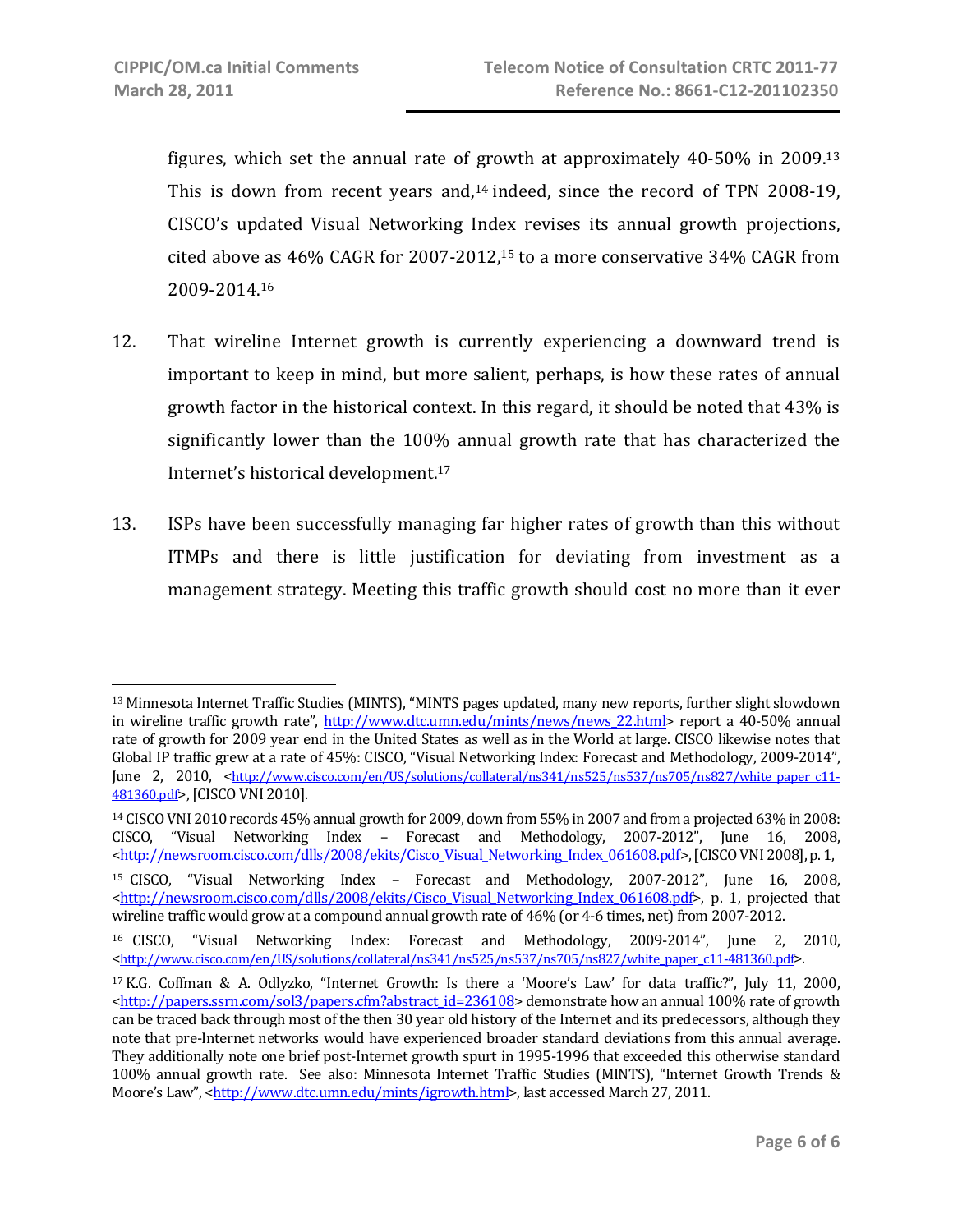has. In fact, as it is certainly a truism that "while demand is increasing the cost for capacity is actually decreasing",18

#### *Investment Remains Steady, Revenues Grow*

14. Incumbent capital investment in wireline has remained steady over the last four years (about 1.6% CAGR 2006‐2009). <sup>19</sup> Meanwhile, over the same period, incumbent telecom high speed wireline revenues continued to grow at a steady rate of about 10% CAGR.20 More recent reports suggest that wireline revenues are higher. Professor Geist cites annual reports from Bell mentioning wireline quarterly revenue growth rates ranging from  $3.8\%$  [over  $15\%$  annual] to  $5\%$  [nearing  $20\%$ annual], largely driven by usage based revenues, which increased 83% year over year in Q3 2010.21

#### *Usage Increases While Caps Plummet*

 $\overline{a}$ 

15. As noted above, Internet traffic is growing at a steady but manageable annual rate of about 45%. One would expect monthly caps would track this growth rate. They have not. Monthly caps for broadband wireline services *fell* 19% from 2008‐2009 in Canada.22

<sup>18</sup> MTS Allstream, "Telecom Notice of Consultation CRTC 2011‐77, *Review of billing practices for wholesale residential highspeed access services*, File number: 8661‐C12‐201102350, Re: Request for Broadening of Proceeding and Change to Procedure", February 22, 2011.

<sup>19</sup> CRTC Communications Monitoring Report, 2010, Table 5.1.9, <http://www.crtc.gc.ca/eng/publications/reports/PolicyMonitoring/2010/cmr51.htm#t519>.

Net incumbent wireline capital investments were \$4 billion in 2006, \$4.2 billion in 2007, \$4.1 billion in 2008, and \$4.2 billion in 2009 – a CAGR of about 1.6% from 2006 to 2009.

<sup>20</sup> CRTC Communications Monitoring Report, 2010, Table 5.3.1, <http://www.crtc.gc.ca/eng/publications/reports/PolicyMonitoring/2010/cmr51.htm#t531>, Data set: 2006: 1,160; 2007: 1,331; 2008:1,406; 2009: 1,506. This figure is likely a low estimate as it includes 2008 which saw global economic collapse and falling revenues across several sectors. When Cable BDU high‐speed revenues are added to the calculation, the figure becomes 12% CAGR. Cable data set: 2006:2,809; 2007:3,266; 2008:3,535; 2009:3,925. Combined incumbent high speed revenues: 2006:3,969; 2007:4,597; 2008:4,941; 2009:5,523.

<sup>21</sup> M. Geist, "BCE CEO Cope Says UBB Accounts for Almost All Internet Revenue Gains", March 21, 2011, <http://www.michaelgeist.ca/content/view/5697/125/>

<sup>22</sup> CRTC Communications Monitoring Report, 2010, Table 5.3.3, Part 2 of 2,  $\frac{\text{th}}{\text{t}}/$ /www.crtc.gc.ca/eng/publications/reports/PolicyMonitoring/2010/cmr51.htm#t533>. I exclude the over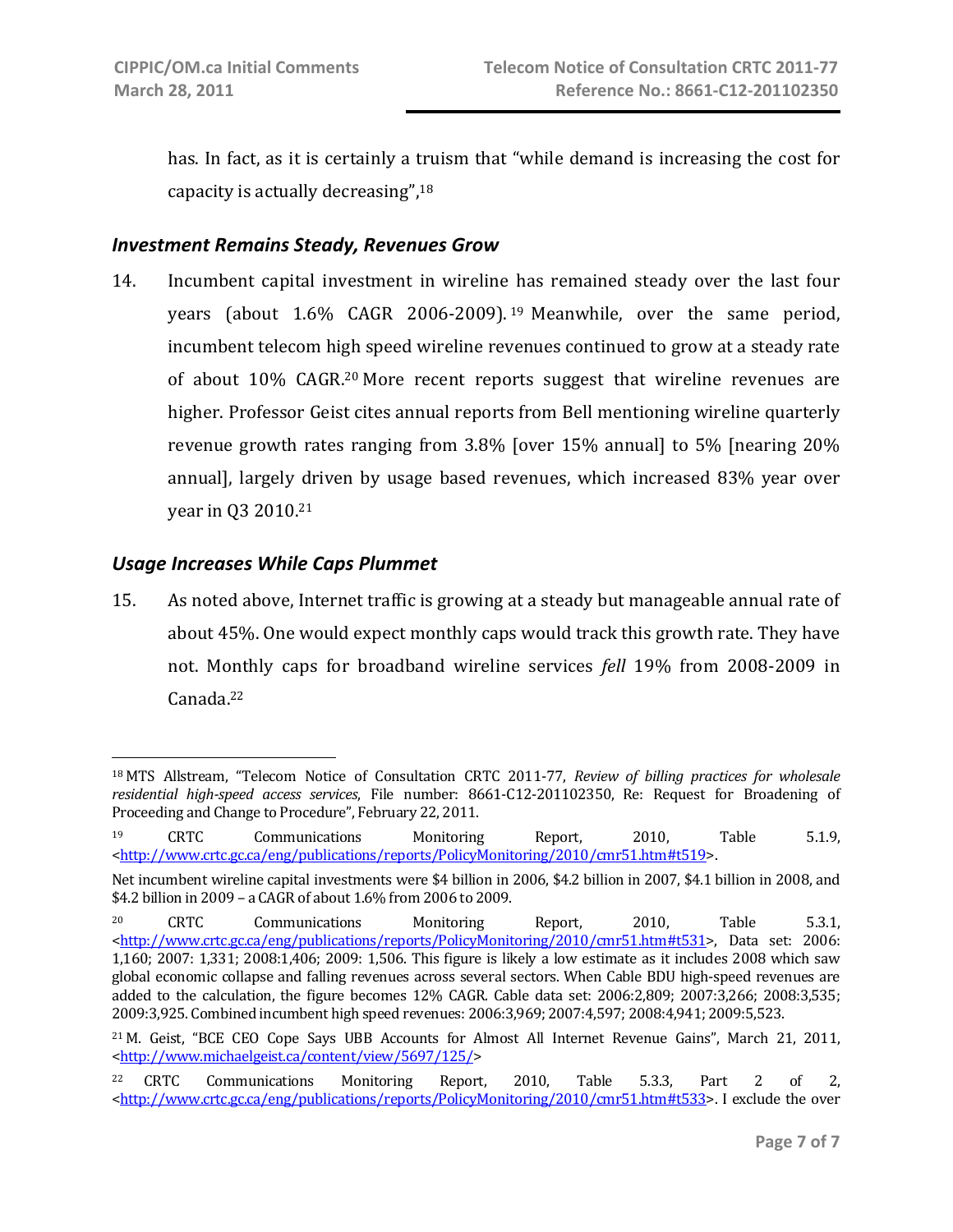| <b>Downstream Speed</b><br>(Avg Upstream) | 2008 Cap<br>GB/Month | 2009 Growth<br>$(2008 \text{ Cap} + 45\%)$ | Actual 2009 Cap | <b>Shortfall</b><br>(Growth - Actual) |
|-------------------------------------------|----------------------|--------------------------------------------|-----------------|---------------------------------------|
| $1.5 - 4$ Mbps<br>$(809 \text{ Mbps})$    | 43.25                | 62.71                                      | 32.20           | 48.7%                                 |
| $5 - 9$ Mbps<br>$(744 \text{ Mbps})$      | 54.18                | 78.56                                      | 42.80           | 45.5%                                 |
| $10 - 15$ Mbps<br>$(862 \text{ Mbps})$    | 80.81                | 117.17                                     | 69.53           | 40.1%                                 |
| <b>Total Broadband:</b>                   | 178.24               | 258.44                                     | 144.53          | 44.0%                                 |

**Table 1: Falling Monthly Caps23** 



**Figure 1: Growth in Broadband Usage v. Growth in Monthly Caps (2010 Projection)24**

 $\overline{a}$ 16 Mbps data category as, in 2009 when these figures were compiled, fewer than 1.0% of Canadians were subscribed to such services (*Ibid*., Table 5.3.3 Part 1 of 2: 0.6%, to be precise). 1.5 Mbps – 4 Mbps connection caps fell from 43.25 GB/month to 32.20 GB/month on average; 5 Mbps - 9Mbps connection caps fell from 54.18 GB/month to 42.80 GB/month, and 10 Mbps – 15 Mbps connections fell from 80.81 GB/month to 69.53 GB/month, on average.

<sup>23</sup> CRTC Communications Monitoring Report, 2010, Table 5.3.3, Part 2 of 2,  $\text{thtn:}/\text{/www.crte.gc.ca/eng/publications/reports/PolicyMonitoring/2010/cmr51.htm#t533&gt. Note that monthly$ caps are applied to NET usage – downstream and upstream combined.

<sup>&</sup>lt;sup>24</sup> Figures based on CRTC Communications Monitoring Report, 2010, Table 5.3.3, Part 2 of 2, <http://www.crtc.gc.ca/eng/publications/reports/PolicyMonitoring/2010/cmr51.htm#t533>. Figures assume 45% annual growth in wireline traffic, represented as annual 45% increase in GB/Month.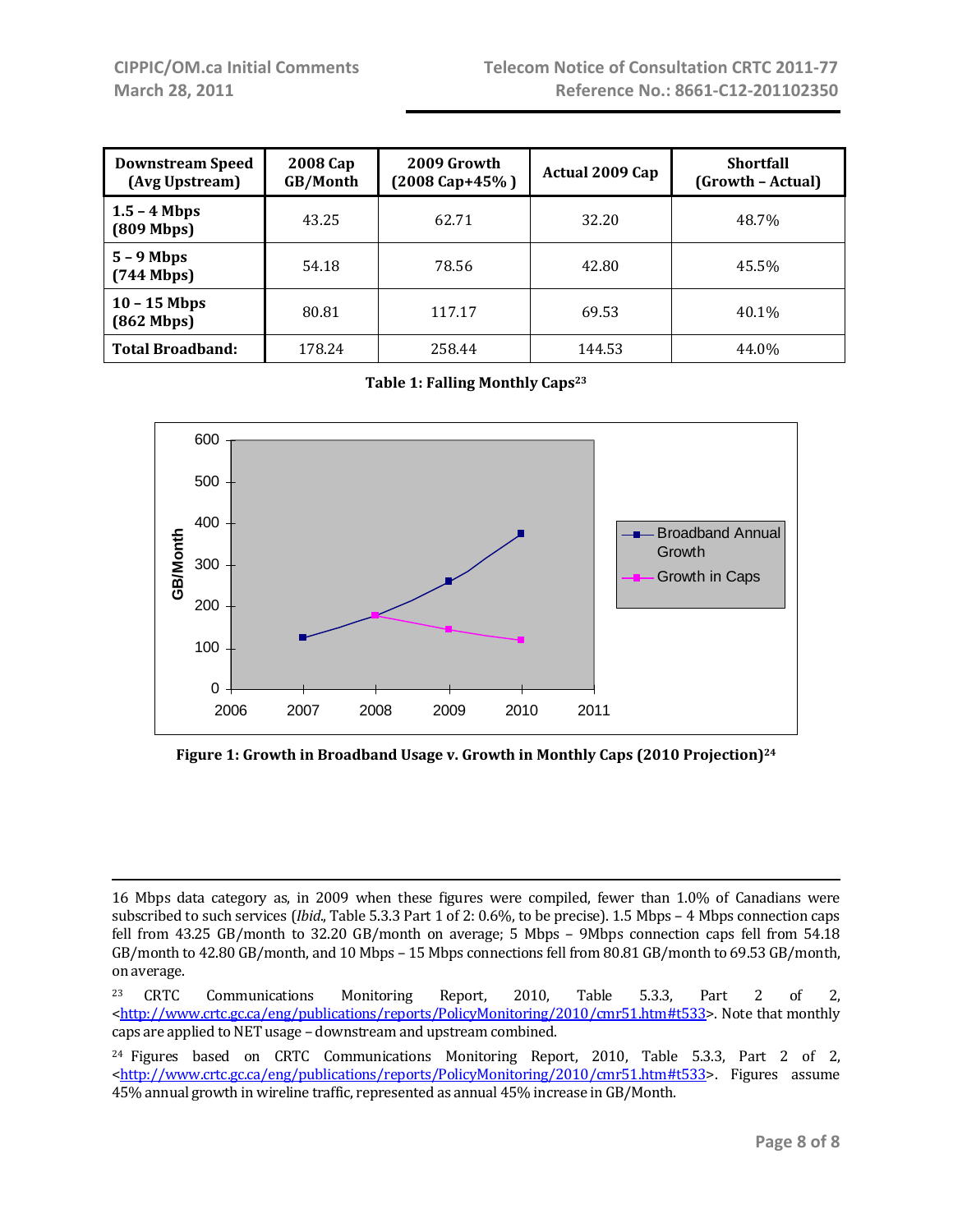1

#### *How Canada Compares Internationally*

16. While Canada's once ascendant status amongst world leaders in Internet provision is no longer Canada is in fact the world leader in this trend to the bottom. OECD comparative data places Canada as one of only two countries with ubiquitous bit cap saturation.



**Figure 2: Prevalence of Caps (SOURCE: OECD, Oct 2009)25**

17. While international comparisons are challenging, this appears to exacerbate general trends towards high pricing. As noted by CNOC, Canadians already pay dearly for Internet connectivity with very high per advertised Mbps monthly broadband pricing.26

<sup>&</sup>lt;sup>25</sup> Organisation for Economic Co-operation and Development Directorate for Science, Technology and Industry, "Prevalence of explicit bit/data caps among surveyed offers, by country", OECD Broadband Portal, (Oct. 2009), <http://www.oecd.org/dataoecd/11/38/39575261.xls>.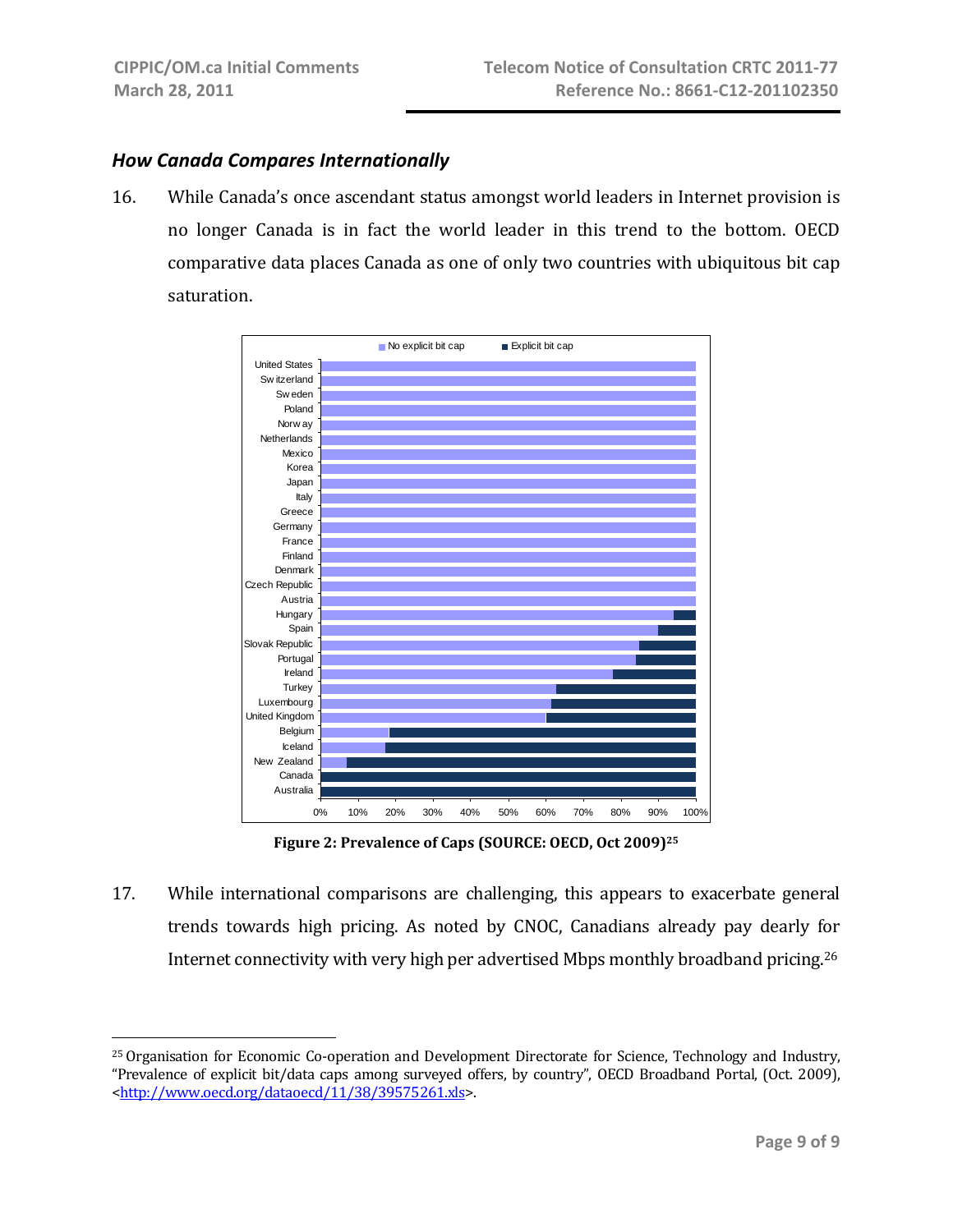### *Conclusion*

 $\overline{a}$ 

18. In sum, at a time when the annual rate of growth in wireline Internet traffic is at a historical low, Canadian incumbents are pushing an aggressive usage‐based billing campaign that is outpacing even this marginal level of traffic growth in its race to impose stricter limits on usage. At the same time, revenues continue to climb at a healthy rate:



**Figure 3: Annual Growth, Revenues, and Caps (2010 projections)27** 

These trends are troubling, particularly as they are occurring in a time of low annual growth and in that they appear to be relatively unchecked by obvious and sustained customer disapproval of a usage‐based pricing model for broadband.

<sup>26</sup> Canadian Network Operators Consortium, "Telecom Notice of Consultation CRTC 2011‐77, Request for Broadening of Proceeding and Change to Procedure", February 11, 2011, <http://www.crtc.gc.ca/public/partvii/2011/8661/c12\_201102350/1509191.PDF>, pp. 2-3.

<sup>&</sup>lt;sup>27</sup> All data based on CRTC Communications Monitoring Report, 2010, Table 5.3.3, Part 2 of 2, <http://www.crtc.gc.ca/eng/publications/reports/PolicyMonitoring/2010/cmr51.htm>. Monthly cap trends are reproduced in Table 1 and include projections for 2010 based on available figures. Annual growth is assumed at a rate of 45% and is represented in GBs/month for comparative purposes. Annual incumbent high-speed Internet revenues combine TSP and BDU (see note 20 above).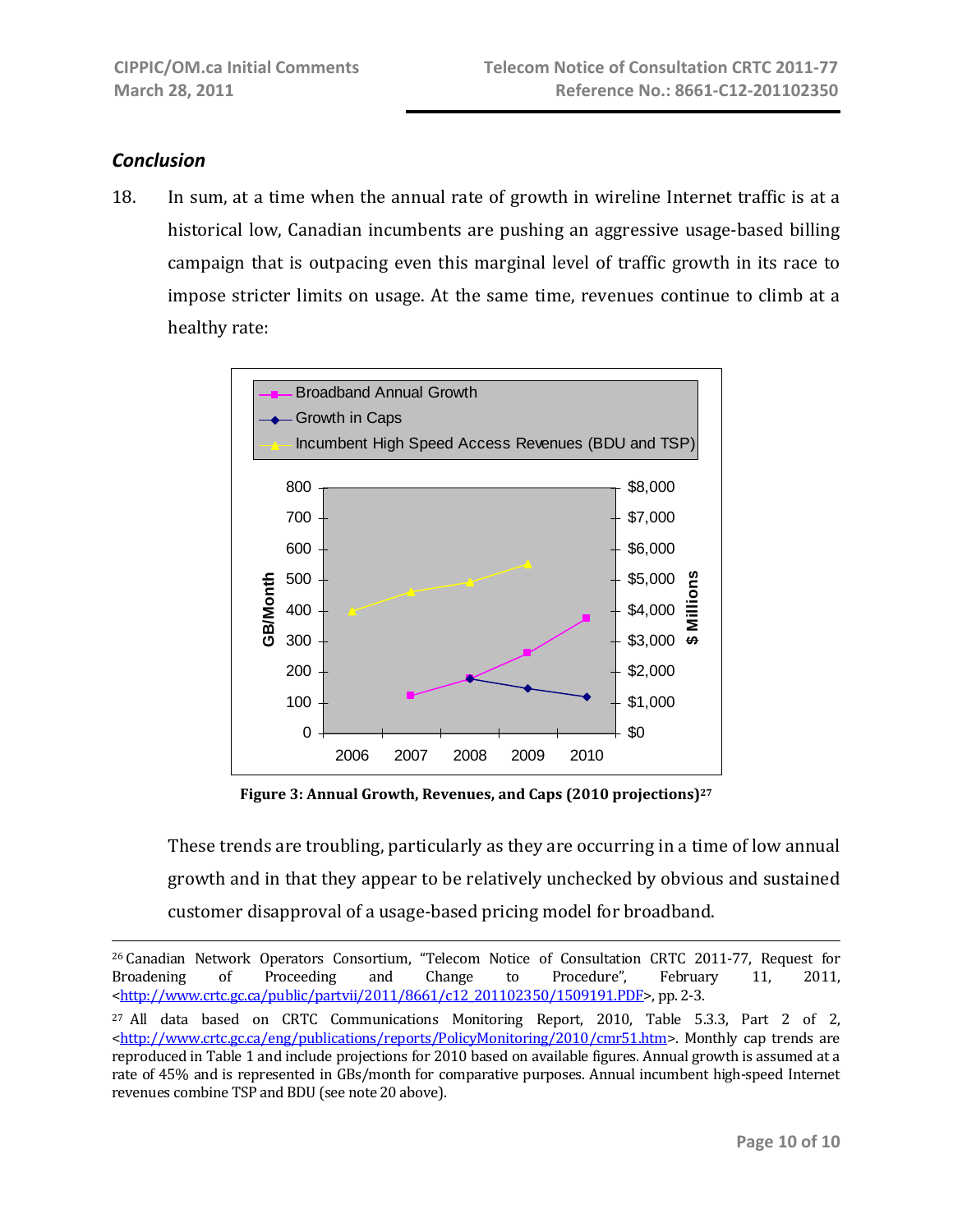19. Section 7 of the *Telecommunications Act* mandates the Commission with ensuring Canadian access to "reliable and affordable telecommunications services of high quality" that "enrich and strengthen the social and economic fabric of Canada and its regions". The Commission is also tasked with "encourage[ing] innovation in the provision of telecommunications services." The runaway economic caps Canadians are currently witnessing are operating to dampen use of the Internet as a medium of communications.

#### **B. CONGESTION MANAGEMENT, DETERRENT, OR REVENUE STREAM?**

20. One significant challenge with assessing monthly caps is their inherent similarity to pricing mechanisms. This is compounded by the very loose association between monthly usage and congestion. The result is that monthly caps may be deployed in a manner that has little relation to congestion management – their stated objective. Further, monthly caps are likely to have an overly aggressive impact on Internet usage as they are difficult to calibrate in a manner that is tailored to actual congestion. In general, relying on monthly usage as a mechanism for assessing individual impact on congestion is misleading. In fact, the monthly usage models currently being employed by incumbents in Canada are patently unfair in that, while they do tend to increase incumbent revenues, they impose disproportionate and non‐transparent penalties on customers.

#### *Relationship to Congestion: It's Complicated*

21. Usage based billing is appealing in character because it plays on a very simple concept: you pay for what you use. In fact, however, the relationship between monthly usage/caps and network congestion is a tenuous one at best. In its initial justification for TN 242 and 7181, Bell points to a "small number of users" who were "generating a disproportionate percentage of the total traffic on the network" and spoke of "differential pricing benefit[ing] both customers and carriers because it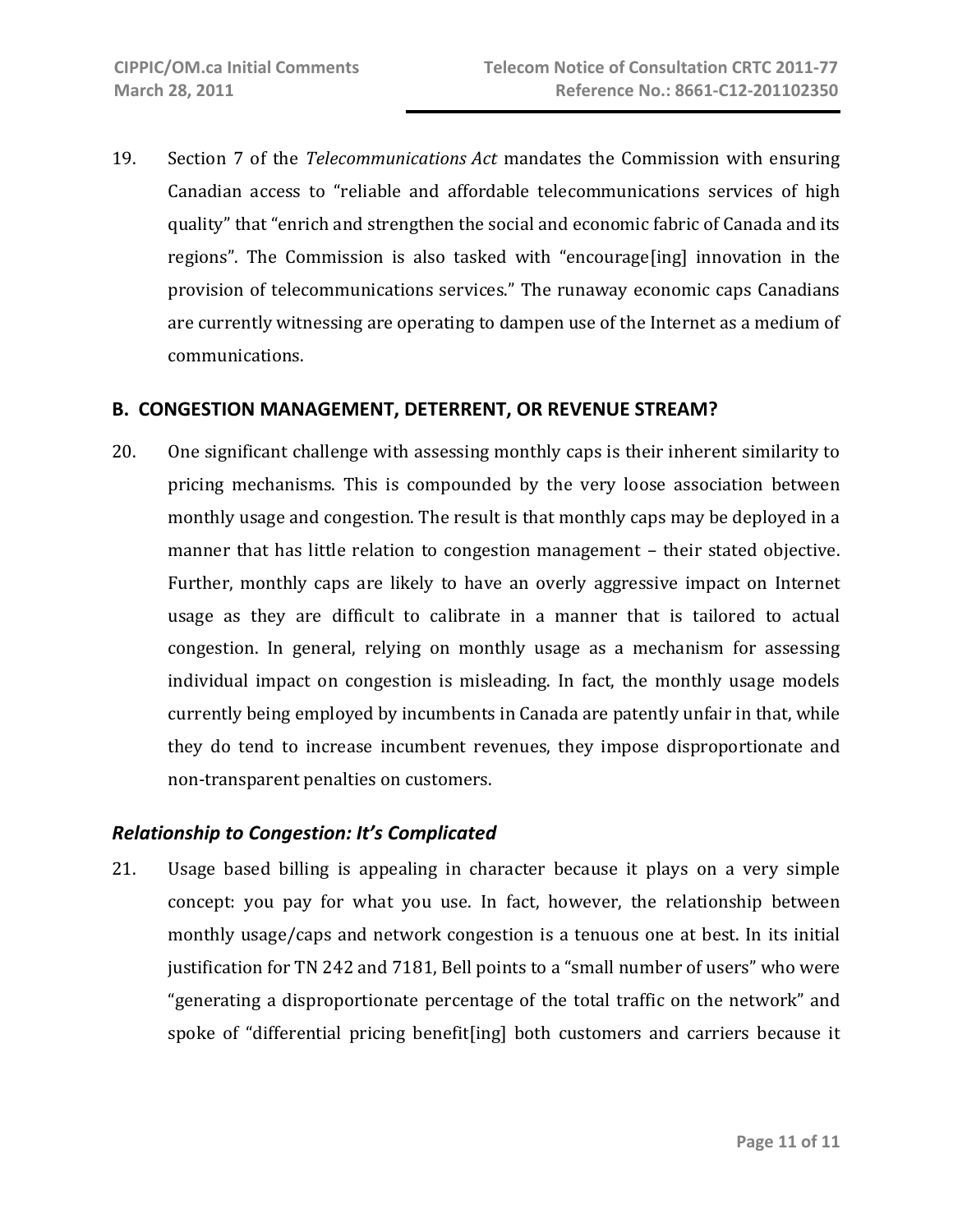matches price to use, thereby ensuring the heavy users pay rates that are reflective of the relative value they obtain for the service."28

- 22. First, it is important to note that 'usage' only translates into 'cost', for all practical purposes, when it triggers a network investment action. In *CAIP v. Bell*, which led to Telecom Decision CRTC 2008‐108, Bell described its provisioning process. Congestion is defined as "a situation whereby the amount of traffic transiting the network may lead to a deterioration in service for some end-users."<sup>29</sup> Deterioration of service is typically estimated in terms of latency or queuing delays.30
- 23. Bell uses a metric referred to as 'link utilization' the percentage of a given network link's full capacity that is being used at any given point – as shorthand for actual queuing delays and congestion.<sup>31</sup> Bell sets link utilization thresholds that have "a very high probability of producing negative impacts on end‐users."32 It should be noted, however, that this correlation is somewhat imprecise and ignores issues raised by lack of speedy signalling resulting from the prevention of dropped packets.33 Regardless, link utilization is measured in 15 minute increments and a link is deemed 'congested' by Bell whenever its link utilization threshold is exceeded "at least once on 5 or more different days of a 14 consecutive day period." $34$

 $\overline{a}$ 

<sup>28</sup> Bell, Initial Tariff Justification, *supra* note 10, pp. 3‐4.

 $^{29}$  TPN CRTC 2008-19, <http://www.crtc.gc.ca/eng/archive/2008/pt2008-19.htm>, footnote 6.

<sup>30</sup> See D.P. Reed, "Testimony of Dr. David Reed, TPN CRTC 2008‐19", Attachment B to CIPPIC/CDM, "Initial Comments to TPN CRTC 2008‐19", February 23, 2009, ["Reed Testimony"], <http://www.cippic.ca/uploads/File/Attachment\_B\_pt\_1\_‐\_Reed\_Report.pdf>, para. 22.

<sup>31</sup> Bell, "Answer to CAIP Application", in CRTC File #8622‐C51‐200805153, *The Canadian Association of Internet Providers' application regarding Bell Canada's traffic shaping of its wholesale Gateway Access Service*, July 11, 2008, ["Bell, Answer to CAIP"], <http://www.crtc.gc.ca/public/partvii/2008/8622/c51\_200805153\_1/926702.zip>, para. 70.

<sup>32</sup> *Ibid*., para. 71.

<sup>&</sup>lt;sup>33</sup> The use of buffers on network equipment, now becoming endemic, prevents packets from dropping when expected. As the TCP protocol relies on dropped packets to manage traffic, delays in such signalling are deeply problematic and more likely to exacerbate user experience than to aid it. In addition, the correlation between link utilization and actual user impact is imprecise at best: Reed Testimony, *supra* note 30.

<sup>34</sup> Bell, Answer to CAIP, *supra* note 31, para. 73.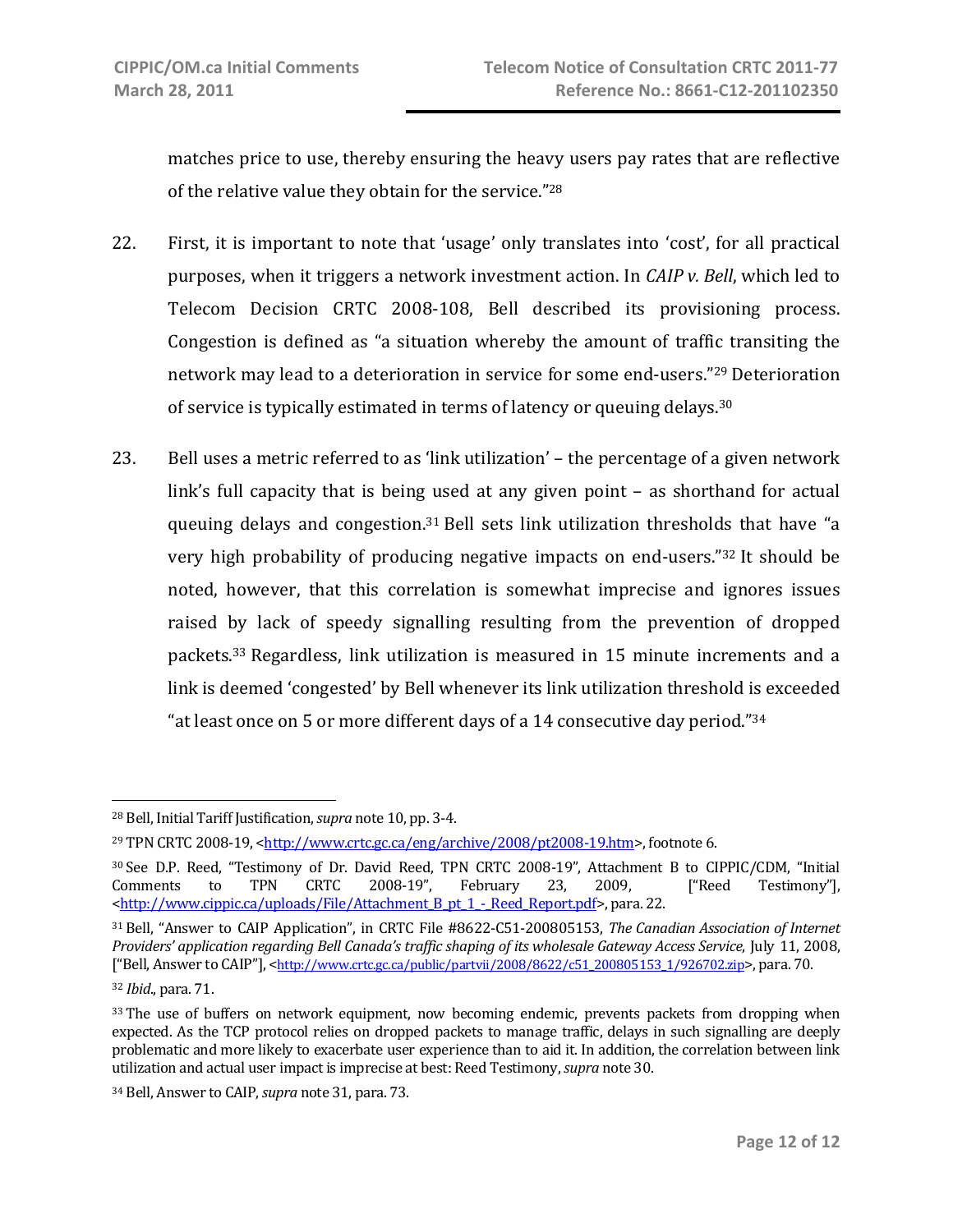- 24. A link that meets this 'congestion' threshold then qualifies for 'active monitoring' which, in turn, may lead to a provisioning action (i.e. investment or cost).<sup>35</sup> Usage, on an individual level, only translates into cost where it a.) contributes to excessive link utilization, and b.) triggers an actual provisioning event. Further, congestion on a network does not occur in 15 minute increments, but rather on a second by second basis. Hence the correlation between *usage*, *congestion* and *cost* is very tenuous from the start. The correlation between an individual's *monthly* usage and cost is significantly more tentative.
- 25. This is perhaps best seen from an examination of peer-to-peer usage, as these are still considered the generators of "a disproportionate percentage of the total traffic on [Bell's] network."36 Networks will typically experience peak period traffic that is anywhere from 72% to 200% higher than non‐peak traffic.37 Incumbents must build a network large enough to accommodate this peak period traffic. As such, a 'link utilization threshold' and subsequent provisioning action are less likely to be

Quoted from Bell, "Initial Comments to TPN 2008-19", February 23, 2009, para. 85, my emphasis. It should be noted that P2P traffic has been rapidly decreasing in North America as a component of traffic, but no recent numbers specific to Canadian networks are available at this point.

<sup>35</sup> *Ibid*., para. 73.

<sup>36</sup> Bell, Initial Tariff Justification, 10, pp. 3‐4 cites the following in support of this assertion:

Bell Wireline is currently using DPI technology as part of its Internet traffic management solution. As explained in detail in its Answer to CAIP's Application dated 11 July 2008 (see in particular section 8.3), even though the DPI equipment was originally intended to introduce usage data collection functionality for Bell Wireline's usage billing, it was subsequently determined that DPI should also be used for traffic shaping as a necessary measure to address congestion at peak periods. Bell Wireline's initial sampling of traffic usage using DPI revealed that a small number of users were generating a disproportionate percentage of the total traffic on the network, and that a substantial amount of that traffic was P2P. The initial sampling results prompted Bell Wireline to investigate using DPI for purposes of traffic shaping.

<sup>37</sup> Cisco, "Visual Networking: Usage Study – Highlights", October 25, 2010, <http://www.cisco.com/en/US/solutions/collateral/ns341/ns525/ns537/ns705/Cisco\_VNI\_Usage\_WP.html> places average peak period usage at approximately 72% higher than average non‐peak period usage. Sandvine, "2009 Global Broadband Phenomena – Executive Summary", October 2009, <http://www.sandvine.com/downloads/documents/2009%20Global%20Broadband%20Phenomena%20-%20Executive%20Summary.pdf> at p. 3 points to a gradual shift from 30% of peak usage to 100% peak usage over the course of a day while Arbor notes a slightly more gentle shift from 50% of peak usage to 100% peak usage over the course of a day: C. Labovitz, "The Internet After Dark (Part 1)", ["Arbor, Internet at Night"] August 24, 2009, <http://asert.arbornetworks.com/2009/08/the‐internet‐after‐dark/>.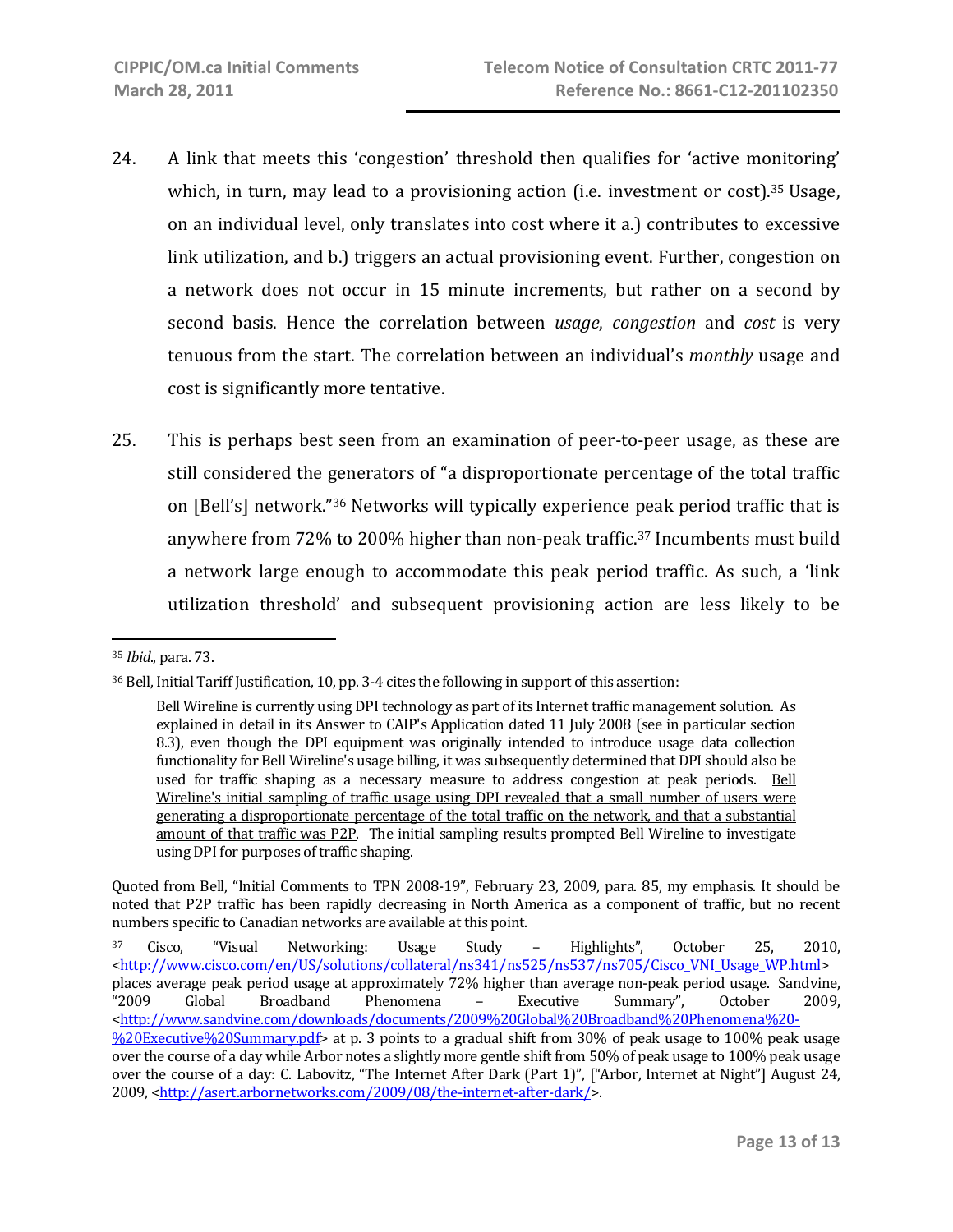triggered in off‐peak periods as such thresholds should be large enough to accommodate the much more significant peak period traffic loads.

26. P2P traffic, however, is significantly lower at peak periods (partly due to current ISP throttling practices). In 2008, for example, P2P generated 27% of Bell's traffic over the course of a full 24 hour period. However, during peak periods, P2P only generated 14% of all traffic:

> overall, 27 percent of our traffic is peer‐to‐peer throughout the day, but at peak that number reduces to 14 percent as a result of our shaping of that traffic.<sup>38</sup>

This has serious implications for the beleaguered P2P user. This user is now being throttled during peak periods, and charged for off‐peak usage. She will be charged based upon a 27% monthly usage figure, when in fact only 14% of her usage is even *likely* to impact on Bell's actual costs. Even that is uncertain. This difference was recognized by the Commission in its assessment of the flat-rate component of Bell's TN 242 & 7181, but is ignored in assessing the usage‐based component of that same tariff.39

27. This is true for other users as well. While, as noted by Bell, the "majority of users" make most rigorous use of the Internet during peak periods, there is a significant minority that does not do so. This minority is, in effect, being forced to subsidize the 'majority of users' in their peak period usage. Bell explains its reluctance to tax these majority users in its justification for TNs 242 & 7181:

> …peak period pricing would require peak charges to occur at the time that customers wanted to use the Internet the most. Peak pricing would therefore require the majority of users, who do not necessarily use the most bandwidth,

<sup>38</sup> C. Condon, "Bell ‐ Oral Testimony in Telecom PN CRTC 2008‐19", Transcript of Proceeding, July 14, 2009, <http://www.crtc.gc.ca/eng/transcripts/2009/tt0714.htm>, line 6042.

<sup>39</sup> See Telecom Decision CRTC 2010‐255, *The Bell Companies – Applications to Introduce UsageBased Billing and Other Changes to Gateway Access Services*, May 6, 2010, CRTC Reference Nos.: 8680‐V42‐200911869 and 8662‐ T117‐200912635, <http://www.crtc.gc.ca/eng/archive/2010/2010‐255.htm>, paras. 59‐60 and 68‐89.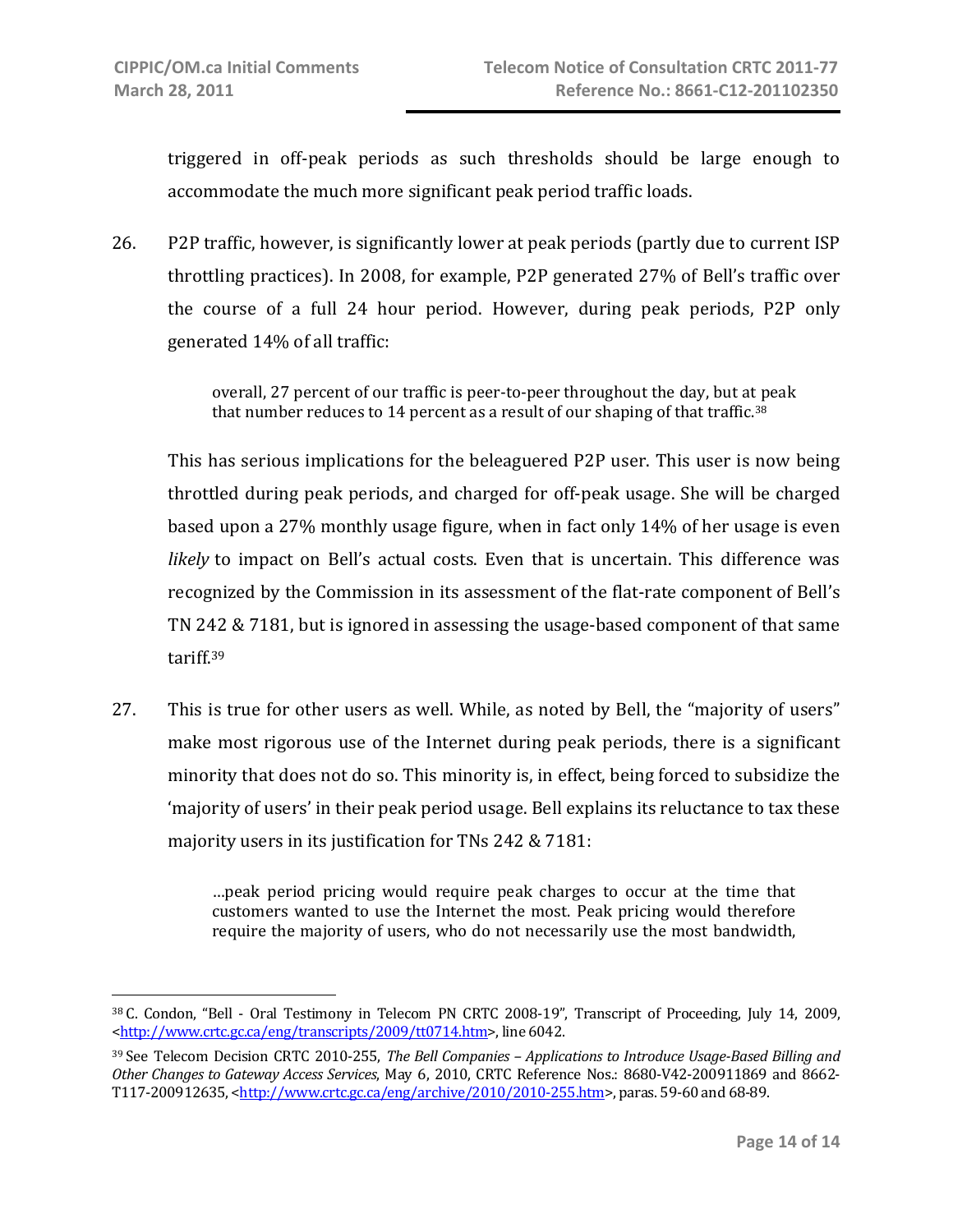to stop using the Internet when they want to use it the most, or, in the alternative, they would actually be incurring price increases.40

It is perhaps fortunate that incumbents do not wish to upset the *majority* of their customers and would rather inconvenience a *minority*. However, it must be noted that such an approach is patently unfair and discriminatory in that it imposes the costs of 'majority' peak period use on minority 'off‐peak' users.

- 28. This should *not* be taken as support of peak period pricing. Such pricing schemes will have an increased dampening effect on Canadian Internet use and on innovation, and OpenMedia.ca does not support them (see next section). However, it starkly highlights the gap between monthly usage and actual cost, as well as the underlying 'fairness' of any cost recovery process premised on monthly usage.
- 29. Bell has provided no justification for the correlation between its complex pricing tiers and actual congestion/costs. It simply points to complex incentive structures.<sup>41</sup> Its stated objective for its monthly caps is: "to manage the potential negative outcome of high‐consuming bandwidth end‐users in a manner that does not degrade service to all end‐users."42 As noted by Vaxination Informatique:

In its UBB decisions, the Commission confirmed that UBB was accepted at an incumbent dictated rates because it was pitched as an ITMP and not a cost/revenue issue. An ITMP is a method to control network traffic. Its goal is to have a large display at a network operations centre remain free of little red lights that indicate congestion.43

<sup>40</sup> Bell, "Disclosure of Confidential Information Provided in Confidence to the Commission", November 13, 2009, The Companies(CRTC)20Aug09‐1, Abridged, Supplemental, File Nos.: 8740‐B2‐200904989 & 8740‐B54‐ 200904971, <http://www.crtc.gc.ca/public/8740/2009/b2/1315236.zip>, p. 16.

<sup>41</sup> Bell, "TN242 & TN7181 Interrogatory Responses", October 5, 2009, The Companies(CRTC)20Aug09‐1, Abridged, Supplemental, File Nos.: 8740‐B2‐200904989 & 8740‐B54‐200904971, <http://www.crtc.gc.ca/public/8740/2009/b2/1281758.zip>, p. 12.

<sup>42</sup> Bell, "TN242 & TN7181 Interrogatory Responses", October 5, 2009, The Companies(CRTC)20Aug09‐1, Abridged, Supplemental, File Nos.: 8740‐B2‐200904989 & 8740‐B54‐200904971, <http://www.crtc.gc.ca/public/8740/2009/b2/1281758.zip>, p. 12.

<sup>43</sup> Vaxination Informatique, ""Telecom Notice of Consultation CRTC 2011‐77, *Review of billing practices for wholesale residential highspeed accessservices*, File number: 8661‐C12‐201102350, Re: Request for Broadening of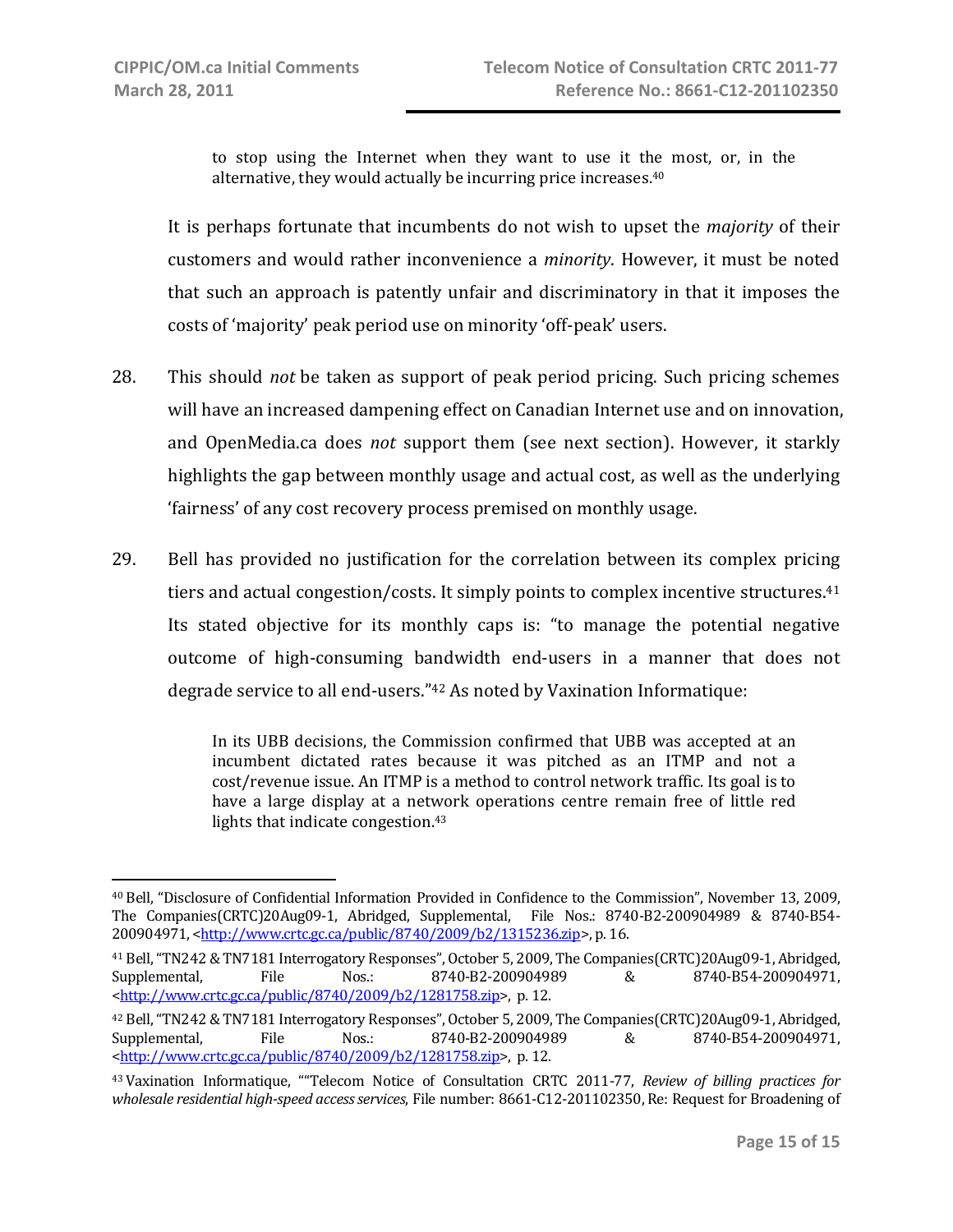An ITMP must be subject to the Commission's ITMP framework. However, the current nature, pricing, uniformity and prevalence of incumbent‐imposed monthly caps fail this justification process. They are not narrowly tailored to their stated objective of managing congestion and now appear to be operating as a cost‐recovery or revenue-producing mechanism.<sup>44</sup> They are not narrowly tailored responses intended to "address temporary network capacity constraints and changing network conditions."45

30. The correlation between incumbent's target "high‐consuming bandwidth end‐users" and actual cases of provisioning actions must be assessed if the efficacy of current monthly billing practices as a congestion management mechanism (as opposed to economic measures in the abstract) is to be measured. The flat rate provisioning/consumption component of Bell's TN242/7181 suggests that this correlation is, indeed, quite loose at best.46 In particular, as an ITMP, it is necessary to understand how much actual 'cost' is generated by target 'high –consuming bandwidth end-users' as well as how effective monthly caps are in reducing this *specific* cost as opposed to costs in general (see next section) or to simple revenue generation (see section after next).

#### *Deterrent to Internet Usage*

31. While putatively aimed at deterring the so-called 'bandwidth hogs' it is not clear that current ITMPs are targeting this demographic. Bell, for example, has put in place a complex and intricate series of caps that include insurance regimes and

 $\overline{a}$ Proceeding and Change to Procedure", February 17, 2011, <http://www.crtc.gc.ca/public/partvii/2011/8661/c12\_201102350/1512638.PDF>, para. 17.

<sup>44</sup> See Geist, *supra* note 21, and accompanying text.

<sup>45</sup> TRP CRTC 2009‐657, *supra* note 1, paras. 35‐36.

<sup>46</sup> Bell, "Disclosure of Confidential Information Provided in Confidence to the Commission", November 13, 2009, The Companies(CRTC)20Aug09‐8, Abridged, Supplemental, File Nos.: 8740‐B2‐200904989 & 8740‐B54‐ 200904971, <http://www.crtc.gc.ca/public/8740/2009/b2/1281758.zip>, p. 2.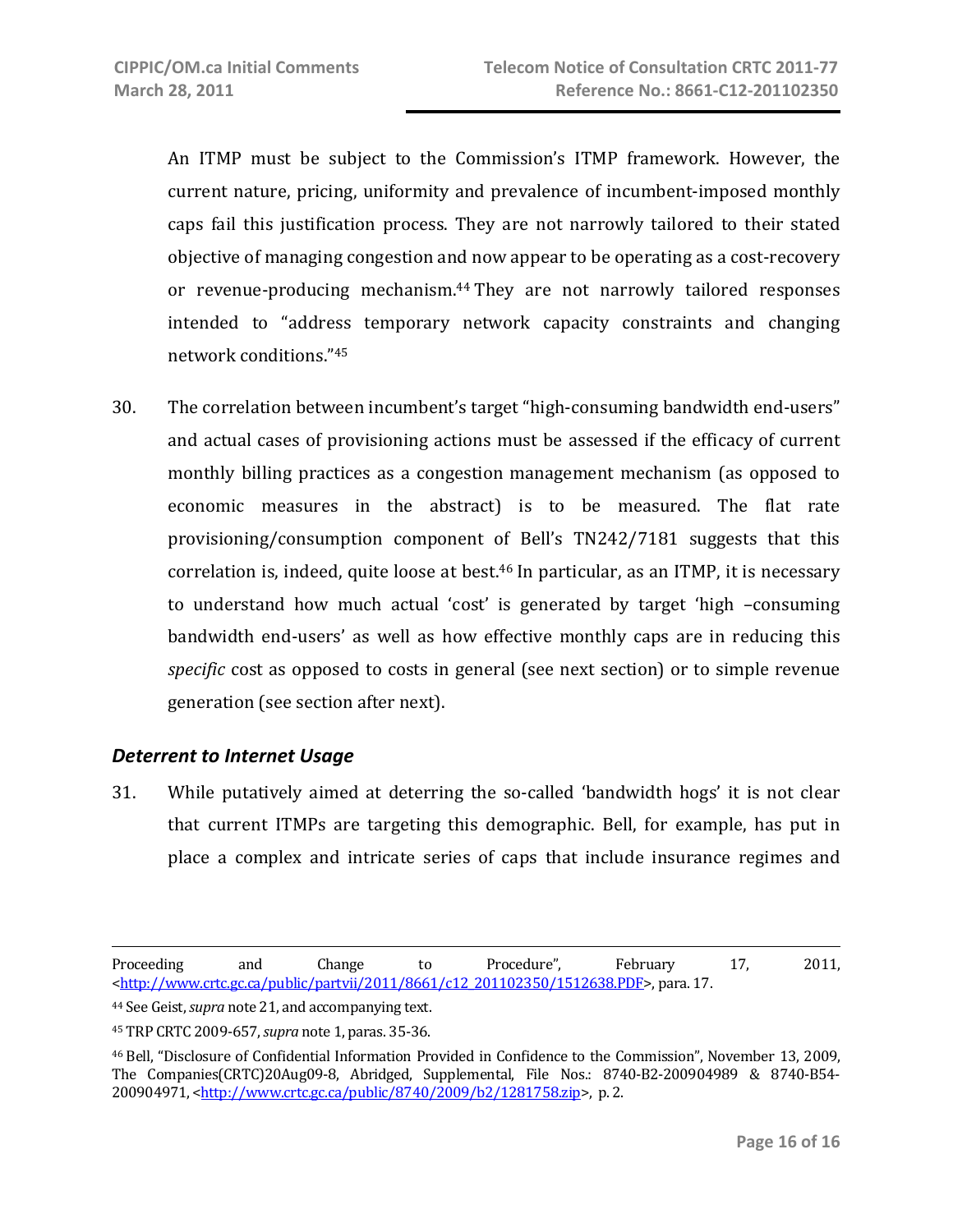multiple tiers of pricing. The costs imposed by this model are, in Bell's own admission, punitive.

- 32. We take the example of Bell's current Ontario 2.8 Mbps connection (\$29.95/month) offering as generally indicative.<sup>47</sup> An average customer  $(Alice)$  subscribing to this service reaches her first monthly usage disincentive at the 2 GB mark. At this point, Alice is faced with overage charges of \$0.25/100 MB.<sup>48</sup> This disincentive continues until she reaches the 24 GB mark (\$60/month) or roughly double her initial monthly bill. After reaching the 24 GB mark, Alice is given carte blanche to continue using her connection unchecked until she reaches the 300 GB mark. At this stage, a second disincentive begins at a rate of \$0.10/100 MB.<sup>49</sup>
- 33. This model is not designed to capture 'excessive users' or bandwidth hogs. While the definition of a 'bandwidth hog' may be hotly debated, few would disagree that it requires more than 2 GB/month of usage. This pricing model is intended to deter light users such as Alice from using more than 2 GB/month or, alternatively, to either buy into additional 'insurance' schemes or pay heavy penalties when exceeding monthly limits.
- 34. Bell offers insurance schemes. For example, an additional \$5/month (an 18% increase on the initial plan) will provide Alice with a 40 GB/month block of added bandwidth.50 Other insurance plans are available at higher rates. The overall effect of this scheme is to force users to guess ahead of time what their monthly usage will

<sup>47</sup> See Bell Canada, "Essential Plus", Home / Shop / Internet / Internet Services, <http://www.bell.ca/shopping/en\_CA\_ON.Essential‐Plus/DSLTIEPlusNCOONNewMass.details>. last accessed March 27, 2011. The service offers speeds of up to 2 Mbps downstream and 800 Kbps upstream. Customers are provided a \$5/month discount from the base rate of \$34.95 and additional discounts for bundling.

<sup>48</sup> Bell, "Plans", Home / Support / Internet / My Internet Usage / Plans, <http://internet.bell.ca/index.cfm?method=content.view&content\_id=17737>. Bell notes that overage is "billed in increments of 100 MB for the Essential Plus plan".

<sup>&</sup>lt;sup>49</sup> Bell, "Understand Your First Bill", Home / Support / Internet / My Internet Usage / Plans, <http://internet.bell.ca/index.cfm?method=content.view&content\_id=17647>.

<sup>50</sup> Bell, "40GB Usage Insurance Plan", Home / Shop / Internet / Security and features / Enhanced services, <http://www.bell.ca/shopping/40‐GB‐Usage‐Insurance‐Plan/VasIntInsurance.details>.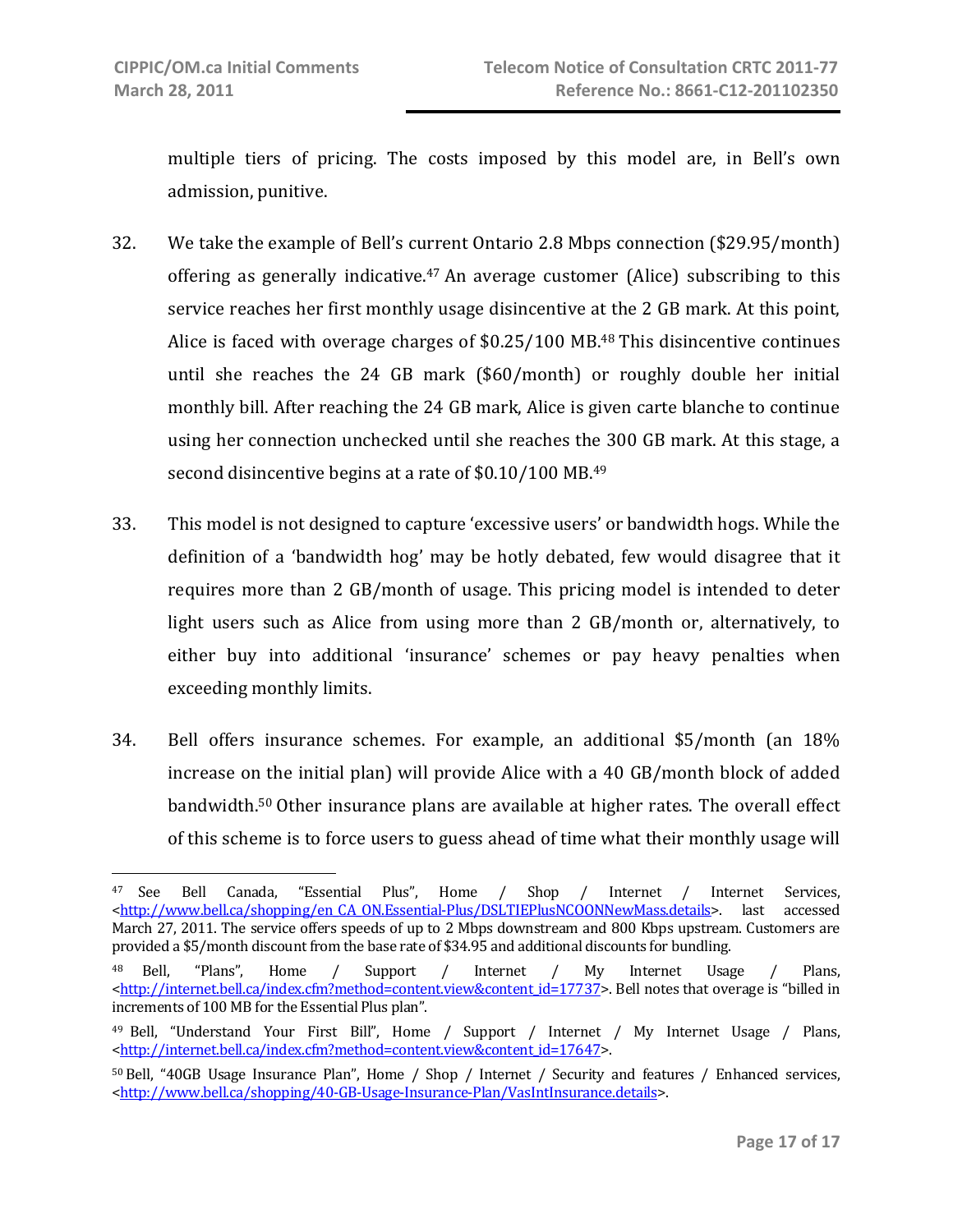be. As no discounts are offered for months where this 'insurance' is unused,<sup>51</sup> Alice will be at a continuing disadvantage in that she will need to either overestimate her upcoming monthly usage, face the risk of high penalties, or curb her usage to very low rates (2 GB/month).

- 35. Such a scheme does not appear calculated to curb 'excessive usage' or 'bandwidth hogs'. It appears more carefully calibrated towards imposing downward pressure on *all* usage at *all* levels. Bell points to a decrease in average monthly usage amongst GAS customers, from 30.35 GB/month in Sept 2008 to 26.62 GB/month in July 2009 – a 12% decrease, as evidence of a.) the intended effect of its UBB; b.) proof of its success.52
- 36. These figures represent depression of average usage, not excessive users. It is an open question, in OpenMedia.ca's view, whether such blanket suppression is desirable. In our view, the ISPs should be looking for ways to encourage use of the Internet, not discouraging it. As Andrew Odlyzko notes, the optimal economic outcome in this scenario is not a usage‐based one. Odlyzko draws on vast historical repositories of economic bundling models to conclude that the most efficient solution for Internet usage is a flat rate one.<sup>53</sup>
- 37. Such a model, in fact, is more likely to lead to *higher* monthly rates for ISPs than a usage based model:

Metered rates have obvious attractions to service providers. Their basic incentive is to charge according to value, ideally collecting \$5 for the 45– character text to your significant other, warning that you are stuck in traffic and

52 Bell, "TN242 & TN7181 Interrogatory Responses", October 5, 2009, The Companies(CRTC)20Aug09‐1, Abridged, Supplemental, File Nos.: 8740‐B2‐200904989 & 8740‐B54‐200904971, <http://www.crtc.gc.ca/public/8740/2009/b2/1281758.zip>, pp. 14‐15.

<sup>51</sup> *Ibid*. In fact, customers must give 30 day advance notification before cancelling an insurance plan. Unused bandwidth does not carry over to future months.

<sup>53</sup> A. Odlyzko, "Pricing Tragi‐Comedy", (2011), <http://www.dtc.umn.edu/~odlyzko/doc/pricing.tragi.comedy.txt>.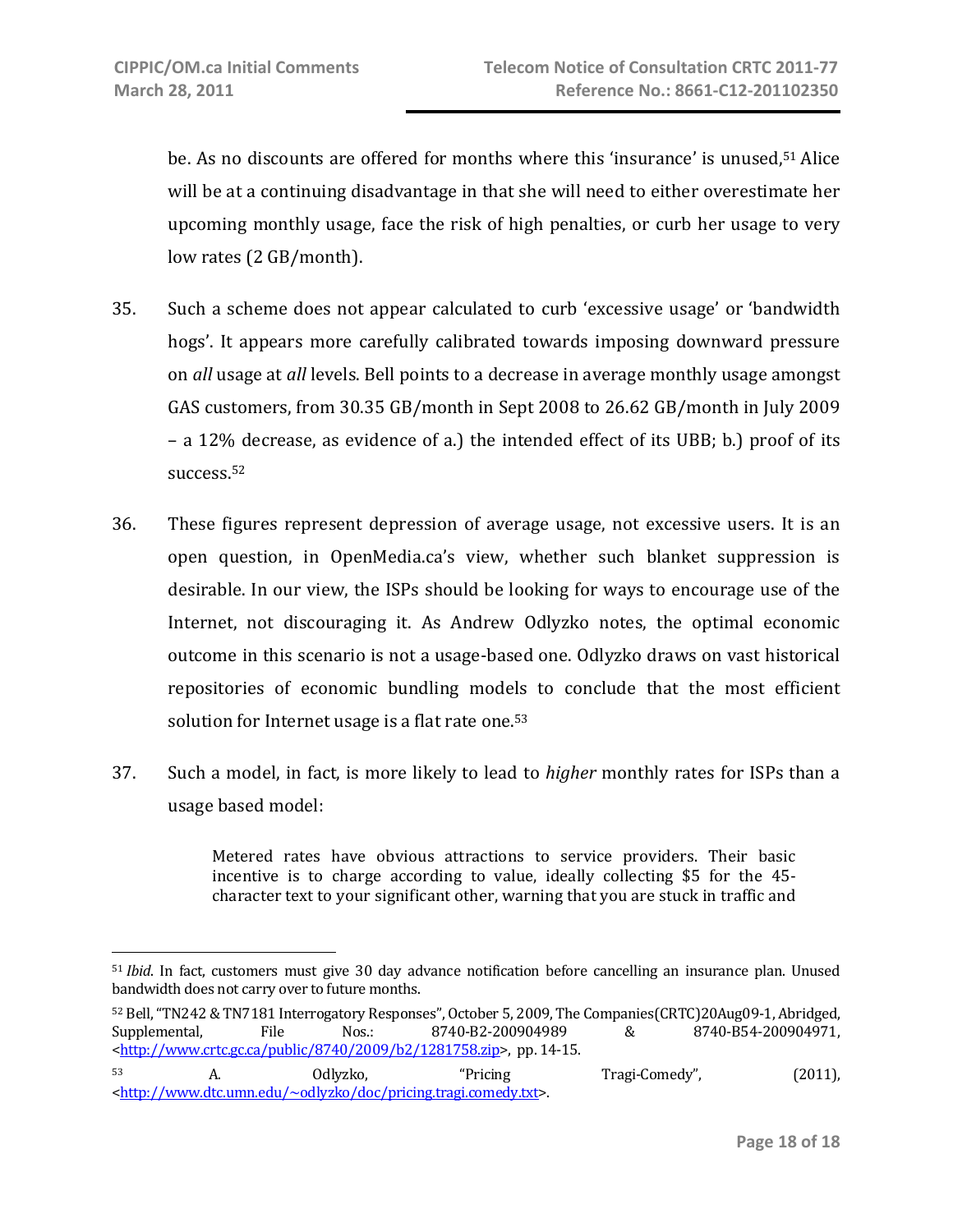won't make it back in time for dinner, while letting you watch a crummy 2‐GB movie for 5 cents.

There is nothing immoral or unethical about such moves, but they are constrained by technical feasibility, as well as by competition. Furthermore, they have almost always been limited by legal and regulatory measures (such as common carrier rules). The reasons for such limitations are grounded in public concerns about fairness, as well as about not introducing distortions in the rest of the economy. The problem is that untrammeled pricing power (especially by monopoly or oligopoly telecom or transportation providers) has effects similar to that of a lack of secure property rights in limiting innovation.

Fine‐grained pricing practices have also been limited by public preferences, in ways that have almost always been underappreciated by the telecom industry. Simple, ideally flat-rate, pricing has been preferred by customers. There is abundant evidence for this preference from decades of telecom experience, as well as from more recent behavioral economics research.54

Odlyzko continues to state that, in spite of these apparent incentives, flat rate pricing is, in fact, more likely to lead not only to greater use by Alice, but also to greater revenues by the ISP, as Alice will be willing to spend more for a 'flat' rate than for any perceived fine‐grained pricing scheme.55

38. In sum, not only is it unclear whether the CRTC should be endorsing attempts to depress usage or whether such activity is economically efficient, but it is not even clear whether such actions are in an ISP's interest or whether their prevalence is merely the result of perverse market incentives.

### *Revenue‐Generating Mechanisms*

39. As noted by Vaxination Informatique, before current monthly UBB practices can be properly assessed, it is crucial to determine whether these are 'ITMPs' aimed at addressing congestion or whether they are simply pricing mechanisms.56 Bell, in its

 $\overline{a}$ 

<sup>54</sup> *Ibid*.

<sup>55</sup> *Ibid*.

<sup>56</sup> Vaxination Informatique, "Telecom Notice of Consultation CRTC 2011‐77, *Review of billing practicesfor wholesale residential highspeed access services*, File number: 8661‐C12‐201102350, Re: Request for Broadening of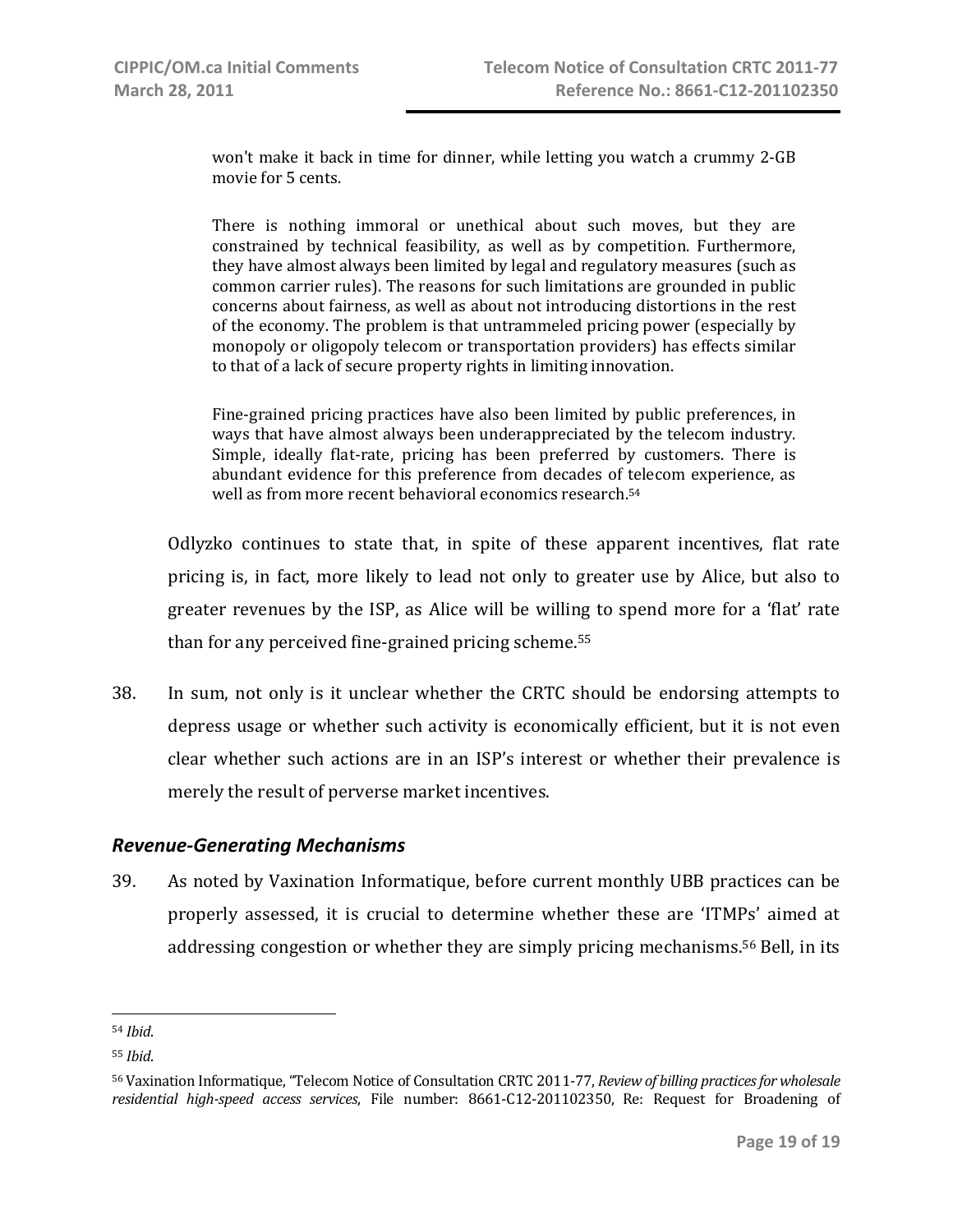1

interrogatory responses in the TN242/7181 proceeding, certainly appears to treat its monthly caps as pricing mechanisms:

…forces in the retail market are leading service providers to implement usage‐ based rating models for end‐users. In addition, most of the cable carriers have introduced usage-based rating models for their wholesale TPIA services. Any regulatory measure which would deny the Companies the opportunity to implement similar usage‐based charges for their wholesale customers would interfere with the requirements of the Policy Direction to rely on market forces to the maximum extent possible. 57

If current monthly pricing mechanisms are driven by 'forces in the retail market' than OpenMedia.ca respectfully submits these are monopolistic or, at best, oligopolistic forces. Regardless, ITMPs are not driven by "forces in the retail market" but by the need to address congestion.

40. As noted above, OpenMedia.ca does not believe that incumbents are capable of justifying their current monthly caps under the ITMP framework. While the above‐ cited passage appears to indicate that Bell, at least, views its bit caps as pricing mechanisms, it is certainly not portraying them as such. They have consistently presented such measures as attempts to "manage the potential negative outcome of high-consuming bandwidth end-users in a manner that does not degrade service to all end‐users."58

Proceeding and Change to Procedure", February 17, 2011, <http://www.crtc.gc.ca/public/partvii/2011/8661/c12\_201102350/1512638.PDF>, para. 17:

With the 2011-77 consultation, the Commission seeks to find a fair and reasonable method of billing for either wholesale GAS/TPIA or for retail ISP customers, depending on whether the Commission intends to regulate retail ISP business or not. This implies that the current billing paradigm does not fit this criteria.

<sup>57</sup> Bell, "TN242 & TN7181 Interrogatory Responses", October 5, 2009, The Companies(CRTC)20Aug09‐1, Abridged, Supplemental, File Nos.: 8740‐B2‐200904989 & 8740‐B54‐200904971, <http://www.crtc.gc.ca/public/8740/2009/b2/1281758.zip>, pp. 12-13, my emphasis.

<sup>58</sup> Bell, "TN242 & TN7181 Interrogatory Responses", October 5, 2009, The Companies(CRTC)20Aug09‐1, Abridged, Supplemental, File Nos.: 8740‐B2‐200904989 & 8740‐B54‐200904971, <http://www.crtc.gc.ca/public/8740/2009/b2/1281758.zip>, p. 12.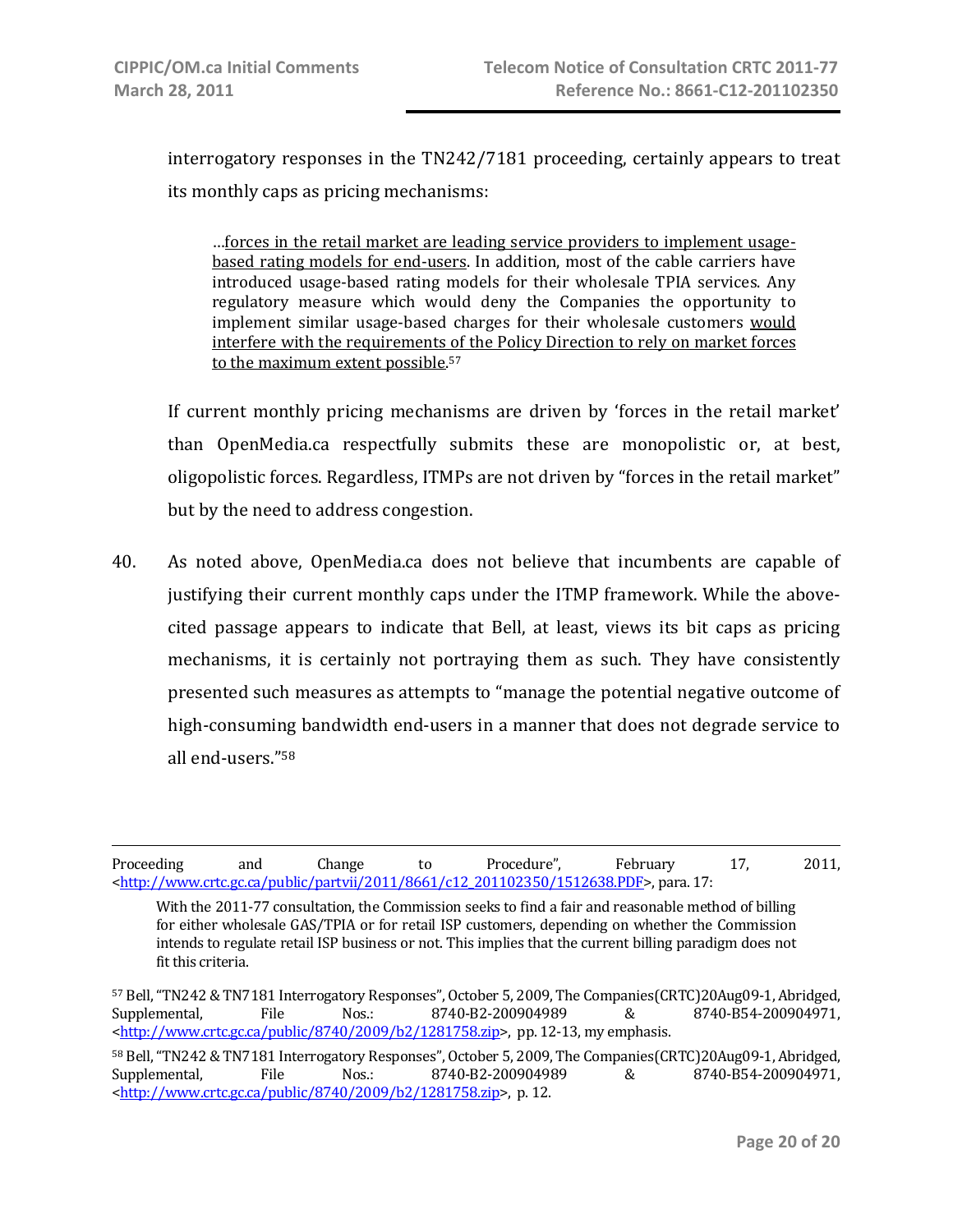#### *Conclusion*

41. As the ITMP framework applies to all markets, whether in the retail or wholesale market, such an assessment is not outside the scope of this proceeding and incumbents should be made to justify their monthly caps. In addition, while Internet pricing is foreborne, the Commission may assess Bell's UBB wholesale tariffs in order to determine whether these are just and reasonable. Irrespective of the specific mechanism(s) ultimately employed by the Commission, OpenMedia.ca submits that the current monthly bit cap market is undisciplined and demands regulatory attention.

# **II. IMPOSING MONTHLY CAPS ON WHOLESALE SERVICES**

- 42. As noted above, it is OpenMedia.ca's opinion that the Commission should take steps to curb current endemic use of monthly caps in Canada. One regulatory tool that will allow the Commission to attempt this endeavour is competitive wholesale pressure. This has been the traditional mechanism by which the Commission has attempted to ensure fair and reasonable pricing in the telecommunications industry.
- 43. Bell points to higher average monthly usage by GAS customers than on its own lines in justification for the imposition of caps on its wholesale services. In OpenMedia.ca's view, this is precisely the function that the GAS tariff is intended to serve. It is intended to prevent incumbent ISPs such as Bell from imposing pricing mechanisms at will by providing an alternative for some customers who wish to do more. The continuing capacity of wholesale competitors to provide such alternatives and such competitive pressures is necessary.
- 44. As such, the Commission should not permit Bell to impose any form of monthly usage billing onto its wholesale subscribers. While actual provisioning costs imposed by the GAS tariff should not be ignored, these should be included in the flat rate provisioning component of the GAS tariff and should not be imposed on a per customer, per usage basis. This will require demonstrating a clear connection